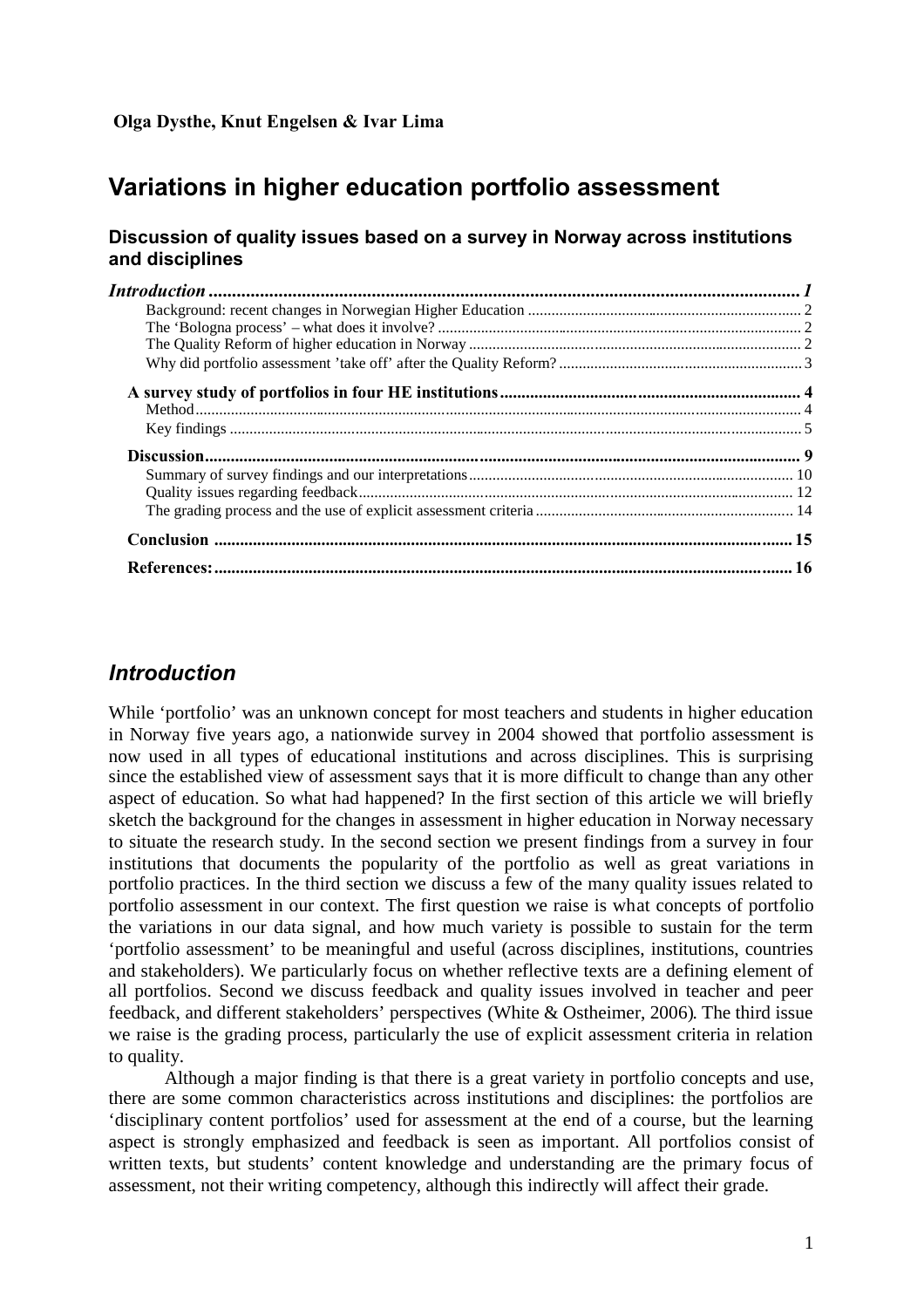## *Background: recent changes in Norwegian Higher Education*

Norway is a country with only 4.5 million inhabitants. It has six state universities, five scientific colleges, 25 state colleges (which call themselves 'university colleges') and 26 private colleges. The majority of students are in the state system**.** Higher education has recently undergone a major reform, called 'the Quality Reform', which forms the background for the changes in assessment practices in general and portfolio assessment in particular. Since all European countries are now heavily influenced by the Bologna process we will first give a brief overview of what this involves. Changes in the higher education sector in Europe can only be understood in light of the Bologna Declaration.

## *The 'Bologna process' – what does it involve?*

When 16 European education ministers met in Bologna in 1999 to discuss a common European education policy for the future, few had foreseen the consequences. The Bologna Declaration is not a treaty that is ratified by parliaments or signed by the governments that were involved in formulating it. Nevertheless it has already exerted considerable influence on educational policies in many European countries. Its clear goal is the creation of a coherent European Higher Education by 2010 in order to ensure mobility within Europe and to make Europe more competitive in the international arena. The objectives of the Bologna Declaration are specific:

 a common frame of reference for comparing diplomas from all the European countries

- an alignment of programs at undergraduate, graduate and postgraduate level: 3 year Bachelor + 2 year Bachelor, followed by 3 year PhD
- implementation of the European Credit Transfer System (ECTS)<sup>1</sup>
- quality assurance systems
- student and teacher mobility

## *The Quality Reform of higher education in Norway*

The recent reform of Norwegian higher education was strongly influenced by the internationalization in the higher education sector in general and the Bologna Declaration in particular. Norway, although not a member of EU, has been in the forefront of implementing the Bologna principles.<sup>2</sup> The reform which formally was introduced through Stortingsmelding-27 (2000-2001)(Parliament Proposition 27/2001), is comprehensive and represents an attempt to achieve a higher degree of efficiency through devolution of authority to the higher education institutions, the provision of stronger leadership, increased emphasis on internationalisation and the formation of an agency for quality assurance and accreditation. A new study structure and grading system are introduced, as well as new pedagogical designs and a new funding model that is supposed to provide stronger incentives for improvement.

<sup>&</sup>lt;sup>1</sup> The European Credit Transfer System (ECTS) is the EU system for transfer of study credits and grades between countries. The system is meant to supplement, not replace national systems, and plays an important role in creating mobilization between European institutions and create a European education area:

<sup>(</sup>http://www.europa.eu.int/comm/education/programmes/socrates/ects\_en.html).

 $2^{2}$  The University of Bergen hosted the third conference of European education ministers in June 2005.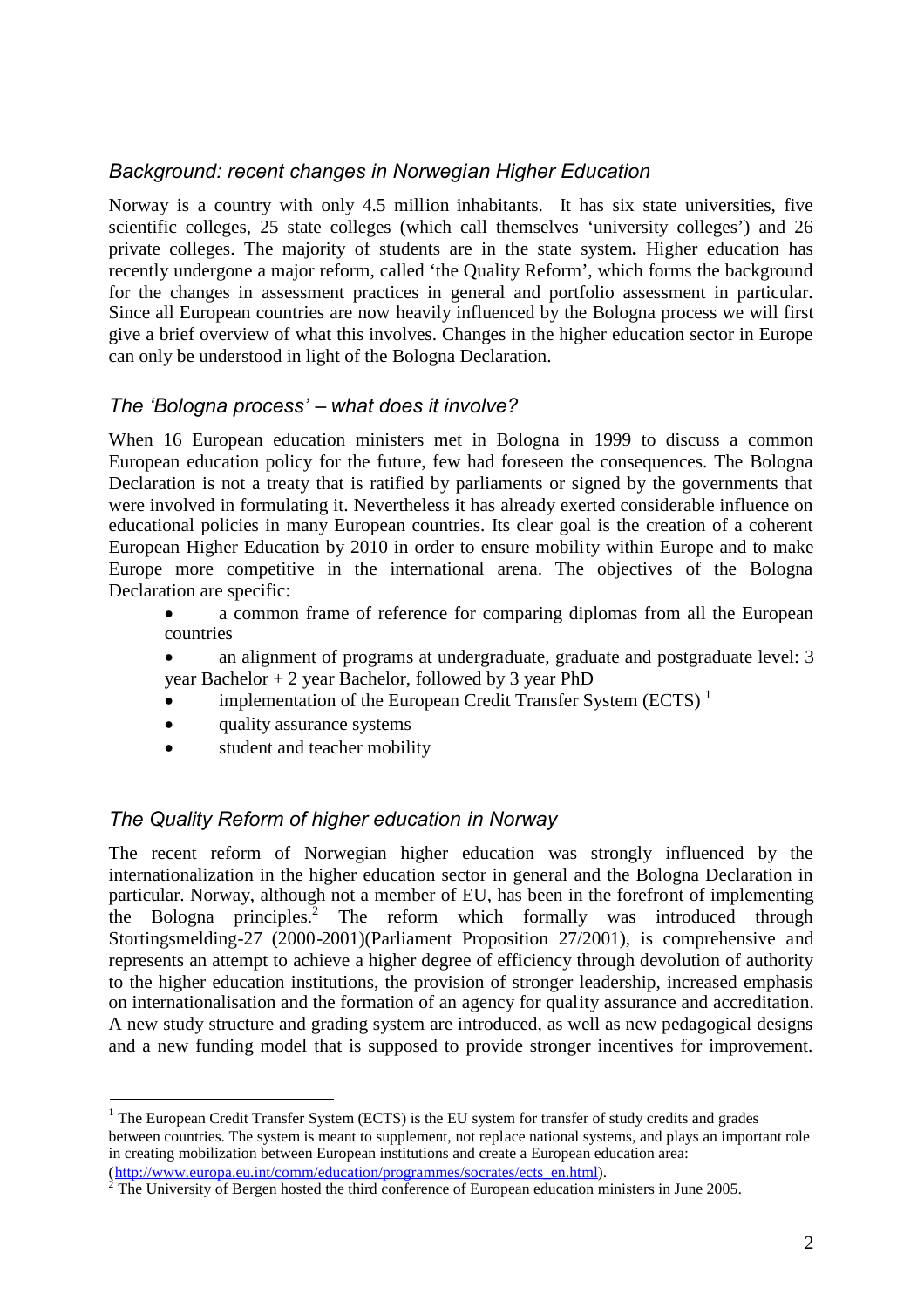The Bachelor/Master study structure (3+2 years) was implemented at all levels of the Norwegian universities, scientific colleges and state colleges in the autumn of 2003.<sup>3</sup>

The new study structure represents a radical break with many of the traditions in Norwegian higher education. It affects both structure and length of undergraduate and graduate studies, our assessment system, teaching, supervision and student learning. Norwegian students will now get their Bachelor's degree in 3 instead of 4 years, the new credit point system (in line with ECTS) is introduced and our grading system has changed from a very detailed numerical scale to a letter scale (ABCDEF). All courses are modularised (most courses are 10 or 15 ETCS) and the use of external assessors at undergraduate courses is reduced. New types of courses are created, although many of the new programmes build upon the old ones.

The pedagogical expectations of the reform were clearly formulated in the official documents (i.e. NOU 2000 and the Parliamentary Proposition 27/2001), and can briefly be summarized as follows: 1) more use of teaching methods requiring active student participation, 2) closer follow-up of each student and regular feedback on papers, 3) closer connection between teaching and assessment, 4) more emphasis on formative assessment and alternatives to traditional exams, for instance, portfolio assessment, 5) increased use of information and communication technology. Educational institutions also have to make agreements or contracts with students concerning courses, clearly outlining the rights and responsibilities of the institution and the student in relation to each other. These measures are clearly in line with international trends in higher education.

It has been a major political concern that the Quality Reform should lead to better teaching and learning. The first report from the evaluation research group of the Quality Reform indicates that change in assessment forms is one of the most salient features of the pedagogical changes, particularly the introduction of portfolio assessment and continuous assessment (Michelsen  $\&$  Åmodt, 2006). Increase in compulsory student writing and more regular feedback to students are to some extent interconnected with the use of portfolios (Dysthe, (in press)).

In this paper we focus on the pedagogical aspects of the Quality Reform. Although these affect the daily lives of teachers and students, the structural changes, the new funding model and the establishment of a new Quality Agency have received far more publicity than changing assessment systems. This article is the first attempt to look in some detail at how portfolios are being conceived and used. This is important in our Norwegian context since portfolios represent a considerable break with our higher education assessment traditions. But it is also of international interest because alternative assessment forms are gaining importance in many countries (Segers *et al.*, 2003), and because of the increasingly global education scene.

## *Why did portfolio assessment 'take off' after the Quality Reform?*

While the central aim of the reform was to align Norwegian higher education with the rest of Europe (as foreseen by the Bologna plan), another important aim was to increase effectiveness and throughput and improve teaching and learning. International educational research has shown that feedback and close follow-up of students are very important factors for their academic success. At Norwegian universities, however, compulsory student writing at the undergraduate level was not common, and in most disciplines students were only required to take a traditional end of term exam (Dysthe, 2003b). The central documents of the Quality Reform therefore advocated a change towards assessment forms that tied instruction

<sup>&</sup>lt;sup>3</sup> Following proposals in a report to the Storting (the Norwegian Parliament) on higher education submitted by the Government in March 2001: (Stortingsmelding-27, 2000-2001) ).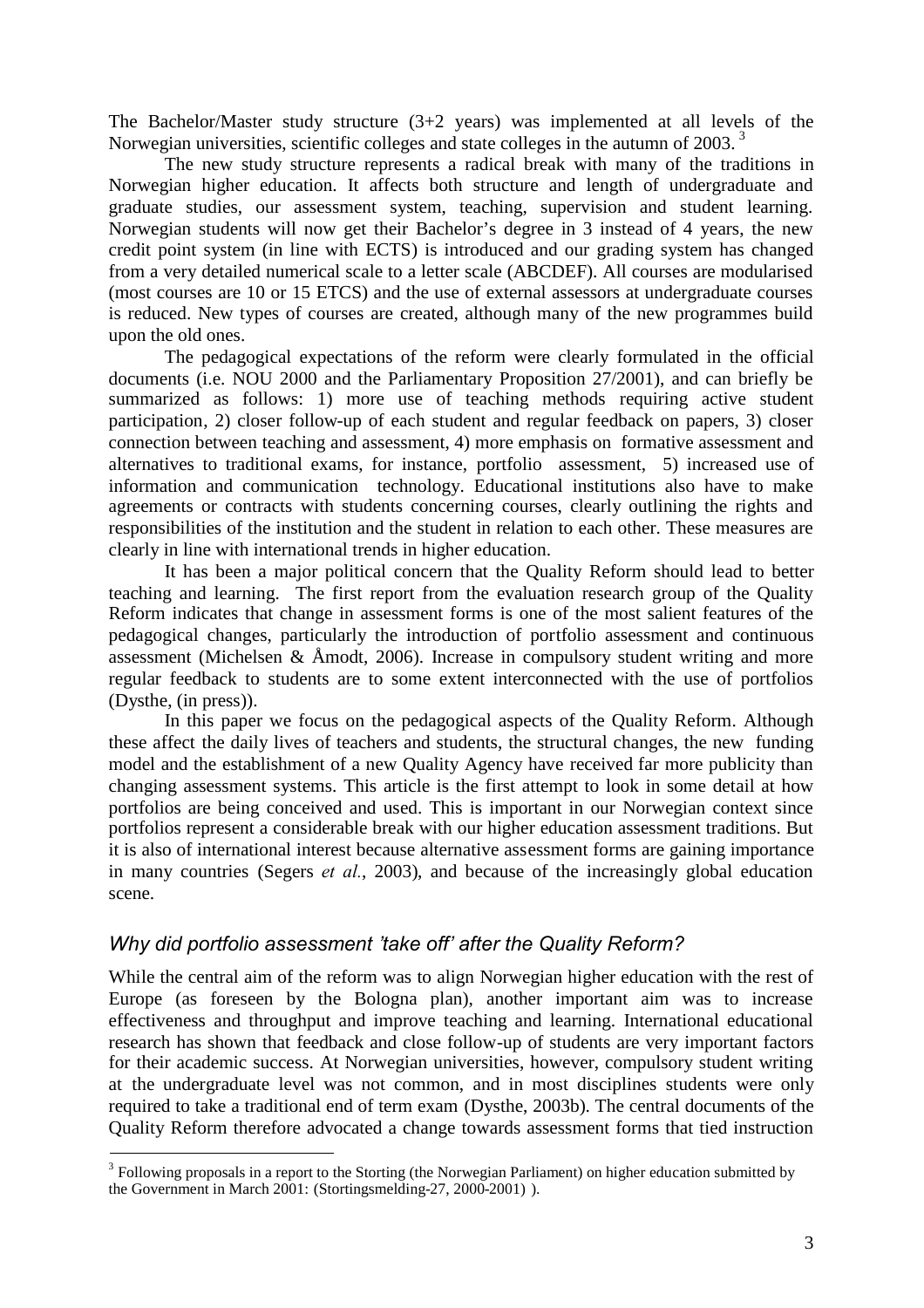and assessment closer together, instead of just monitoring what students had learnt at the end of a course. The traditional sit-down-exam had been heavily criticized from educationalists for encouraging short term learning and bad work habits (C. Gibbs, 1994; Shepard, 2001). The backwash effect of assessment on student learning behaviour is well documented, and 'binge studying' before exams was one well known effect. Norway had also been criticized by OECD in a report from 1997 for spending too much of its resources on exams in relation to resources spent on student learning.

The Quality Reform documents seemed to view alternative assessment as a tool to change teaching and learning practice. The fact that NOU 2000 and the Parliamentary Proposition explicitly and positively mentioned portfolios as an example of alternative assessment gave it legitimacy and is an important reason why many chose to try it out. The concept was more familiar for K12 teachers than in higher education, as there had been quite a few development projects involving portfolio assessment since the first one, the Grønåsen writing portfolio project (Dysthe, 1996). However, portfolios had been introduced in the compulsory introductory courses for new university faculty, and some seminars for higher education faculty had been arranged (for instance at the University of Bergen with Kathleen Yancey). Some small scale development and research projects had also taken place, particularly in teacher education, but generally speaking there has been a notorious lack of systematic research on assessment practices in higher education in Norway, as in most other European countries.

# *A survey study of portfolios in four HE institutions*

In this article we report the findings of a survey of portfolios practices at the second largest university and four university colleges<sup>4</sup>. The purpose is to document portfolio practices across different institutions and disciplines. The questions focused on whether there was a distinction between working portfolios and assessment portfolios, the number of assignments and types of genres in the portfolio, what feedback practices were used, how portfolios were assessed and whether written assessment criteria were used. Teacher attitudes towards the usefulness of portfolios relative to student and teacher workloads were also investigated.

## *Method*

The survey is based on an electronic questionnaire to course leaders at the university colleges of Stord/Haugesund (HSH), Vestfold (HIVE), Bergen (HiB), Sogn og Fjordane (HSF) and the University of Bergen (UiB) in the spring semester of 2005. Since the aim of the survey partly was to map the diversity of portfolio models, we formulated the following selection criteria: All courses in the study catalogues assessed by portfolios. They were identified by the study administrators at the departments and institutions, who provided the lists of courses and leaders that met the criteria. This meant, however, that we have no certainty that all administrators interpreted the criteria in the same way. The gross sample was 288. Comparing the gross selection at the university with the university colleges reveals clear differences. At UiB the sample consists almost exclusively of disciplinary courses, while at the university colleges professional courses in teacher education, health and social profession and engineering dominate the sample.

<sup>4</sup>University College i Vestfold (HiVE), University College Stord/Haugesund (HSH), University College Bergen

<sup>(</sup>HIB University College Sogn og Fjordane (HSF) and University of Bergen (UIB)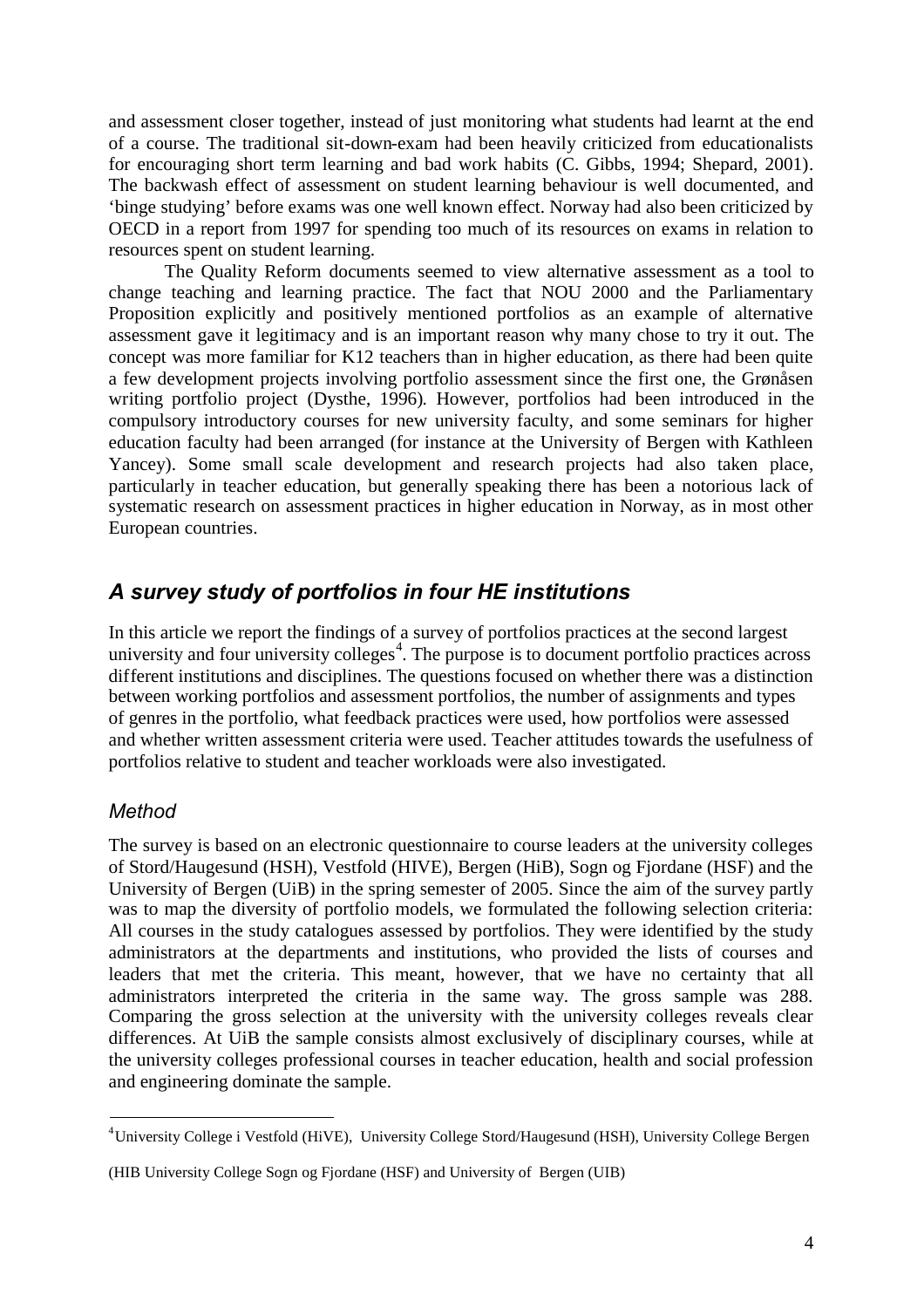| <b>Institution</b> | Gross sample n | Net sample n | <b>Response rate</b> |
|--------------------|----------------|--------------|----------------------|
| UiB                | 139 (48 %)     | 81 (41 %)    | 58 %                 |
| HiB                | 48 (17 %)      | 33 (17 %)    | 69 %                 |
| <b>HSH</b>         | 65 $(23%)$     | 57 (29 %)    | 88 %                 |
| <b>HIVE</b>        | $33(11\%)$     | 26(13%)      | 79 %                 |
| <b>HSF</b>         | $3(1\%)$       | $3(2\%)$     | 100 %                |
|                    |                |              |                      |
| Total              | 288            | 200          | 69 %                 |
|                    |                |              |                      |

**Table 1. Gross selection, net selection and response**

The final response rate was 58 % for UiB and 79 % for colleges.

As can be seen from Table 1 above the net sample consists of 200 respondents and the results can therefore be interpreted with an error margin of  $\pm$  3 % to  $\pm$  7 %. It is a special sample since gross sample is identical with what is call the 'theoretical universe', i.e. the total number of entities that the question concern (Hellevik, 1999). In this case it is all the course leaders for courses using portfolio assessment in our sample of educational institutions. The sample is only representative for the University of Bergen, and for the university colleges of Bergen, Stord Haugesund and Vestfold, not for Norwegian universities and university colleges in general.

The sample at the University of Bergen is dominated by full and associate professors while most of the sample at the university colleges consists of lecturers. 53 % of the respondents have taught this course more than 5 years.

Our data shows that in most cases portfolio assessment was introduced in connection with the Quality Reform. At the University of Bergen for instance, portfolio was introduced at 28 % of the courses in the sample in 2003.

## *Key findings*

In this section we will first present results that show variations in portfolio systems, feedback practices, final assessment and type of assessors. We will look at the degree of systematic variation between UiB and the colleges, as well as differences between disciplines and between educations. We will then present answers to the questions about faculty attitudes and experiences with portfolios and perceived learning gains, relative to the workload of teachers and students.

### **Content and structure of the portfolio**

In literature about portfolio it is common to distinguish between a working portfolio or folder where all the work in a certain period of time is collected and a presentation or assessment portfolio, containing the selection of work to be assessed and possibly graded(Allern, 2005; Dysthe & Engelsen, 2003a; Hamp-Lyons & Condon, 2000).This presupposes that the portfolio is kept over a period time long enough for the students to work on a number of assignments. Whether the portfolio system used makes the distinction between a working and a presentation portfolio, may therefore be an indication of substantial differences. This was therefore one of the survey questions, and we have looked at the distribution of responses from universities and university colleges respectively.

### **Table 2. Differenciating between working portfolio and assessment portfolio?** Difference significant. Sig  $< 0,0005$ .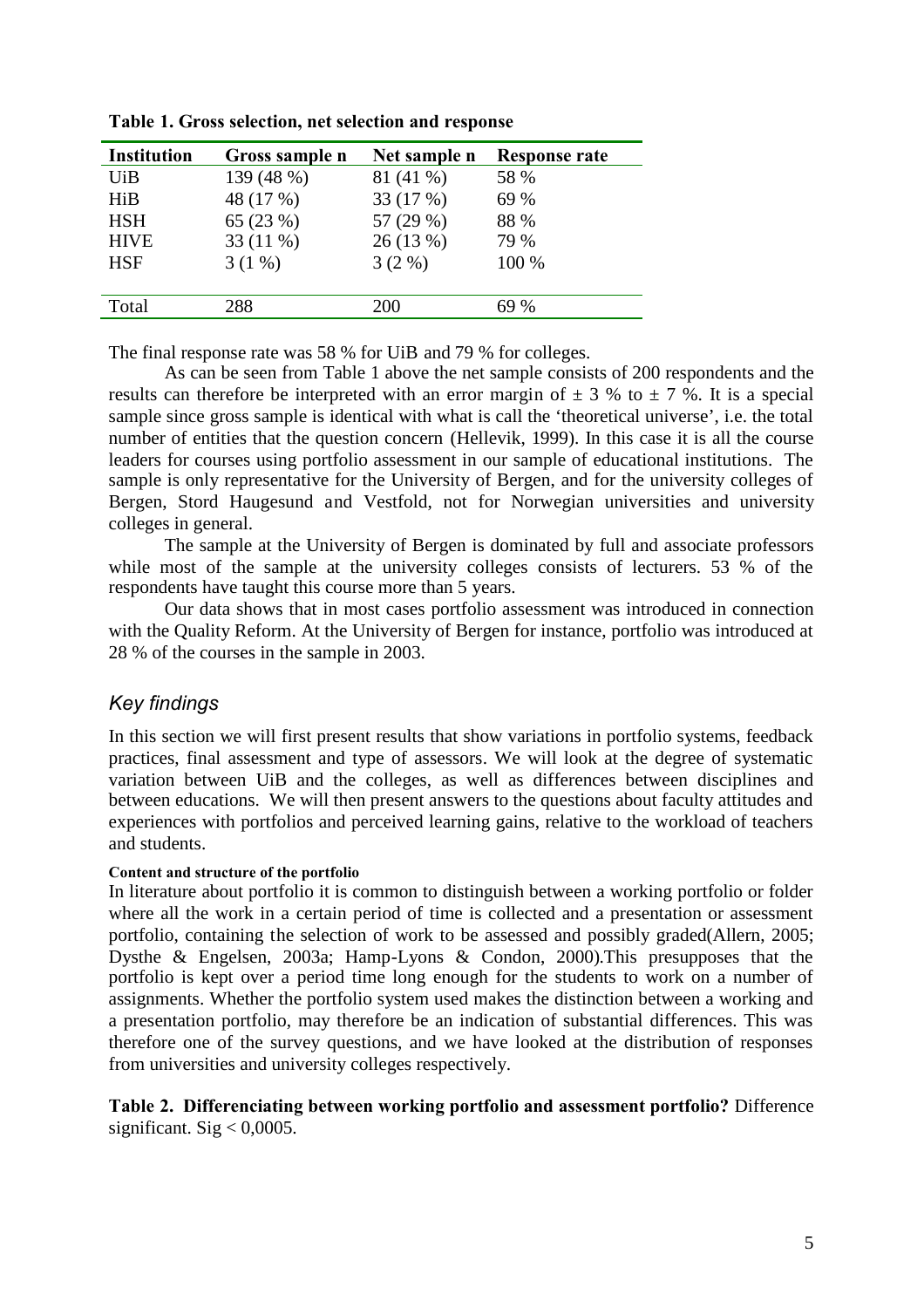| differenciate between Yes % Yes number<br>Do<br>vou |      |    |  |  |  |  |  |  |  |  |  |
|-----------------------------------------------------|------|----|--|--|--|--|--|--|--|--|--|
| working portfolio and assessm pf?                   |      |    |  |  |  |  |  |  |  |  |  |
| <b>Institution</b>                                  |      |    |  |  |  |  |  |  |  |  |  |
| UiB                                                 | 28 % | 21 |  |  |  |  |  |  |  |  |  |
| University colleges                                 | 57 % | 64 |  |  |  |  |  |  |  |  |  |
| <b>Disciplinary field</b>                           |      |    |  |  |  |  |  |  |  |  |  |
| Math /sciences                                      | 16 % | 4  |  |  |  |  |  |  |  |  |  |
| Hum, Social Science and Law                         | 35 % | 17 |  |  |  |  |  |  |  |  |  |
| Teacher and preschool teacher ed                    | 63 % | 50 |  |  |  |  |  |  |  |  |  |
| Health and social worker ed                         | 47 % | 7  |  |  |  |  |  |  |  |  |  |
| Engineers                                           | 35 % | 6  |  |  |  |  |  |  |  |  |  |
|                                                     |      |    |  |  |  |  |  |  |  |  |  |
| Total                                               | 46 % | 85 |  |  |  |  |  |  |  |  |  |

At the University of Bergen only 28 % make a distinction between working and assessment portfolios, while at the university colleges 57 % do. The difference of 29 percentage points is significant. Internally at UiB there is a relatively big difference between on the one hand the humanities, the social sciences and the law faculty with 35 % yes, and the maths-science faculty with only 16 %. At the university colleges teacher education has the highest percentage of making the distinction, then comes nurse education and last engineering. It is difficult to know for sure, however, whether this is a measure of familiarity with the terms or of real differences.

To get more insight in differences we have looked at this question in light of other indicators, first of all what kind of genres do the portfolios contain:

| <b>Type of work (entries)</b>         |         | Soc+<br>Hu     |    | Math+Sci Engineering Teacher |    | <b>Health</b> | <b>Total</b> |
|---------------------------------------|---------|----------------|----|------------------------------|----|---------------|--------------|
| Expository&argumentative<br>$texts**$ |         | 78             | 25 | 28                           | 73 | 59            | 62<br>(120)  |
| Reflection texts**                    | 18      | $\overline{4}$ | 22 | 67                           | 47 | 40<br>(77)    |              |
| Case,<br>assignments**                | project | 10             | 36 | 67                           | 50 | 35            | 38<br>(74)   |
| Factual tests**                       |         | 20             | 21 | 56                           | 9  | 6             | 18<br>(34)   |
| Practice<br>assignments               | related | 14             | 46 | 44                           | 67 | 59            | 48<br>(93)   |

**Table 3. Genres of portfolio in %** \*\* = significant at 0,01-level.

Table 3 shows that there are quite large differences between the disciplines regarding which types of work the portfolios contain. Reflective texts are for instance significantly more used in teacher and health educations than in the others. At the social science and humanities faculties students in only 18 % of the courses are asked to write reflective texts for their portfolios, while the corresponding percentage for teacher education at university colleges is 67. This correlates with the division between working and assessment portfolio as the students are usually also asked to reflect over the selection made for the assessment portfolio, if this distinction is made. Together with the question in Table 2 this is a clear indicator of substantial differences in portfolio practices both between educations and between university colleges and the university.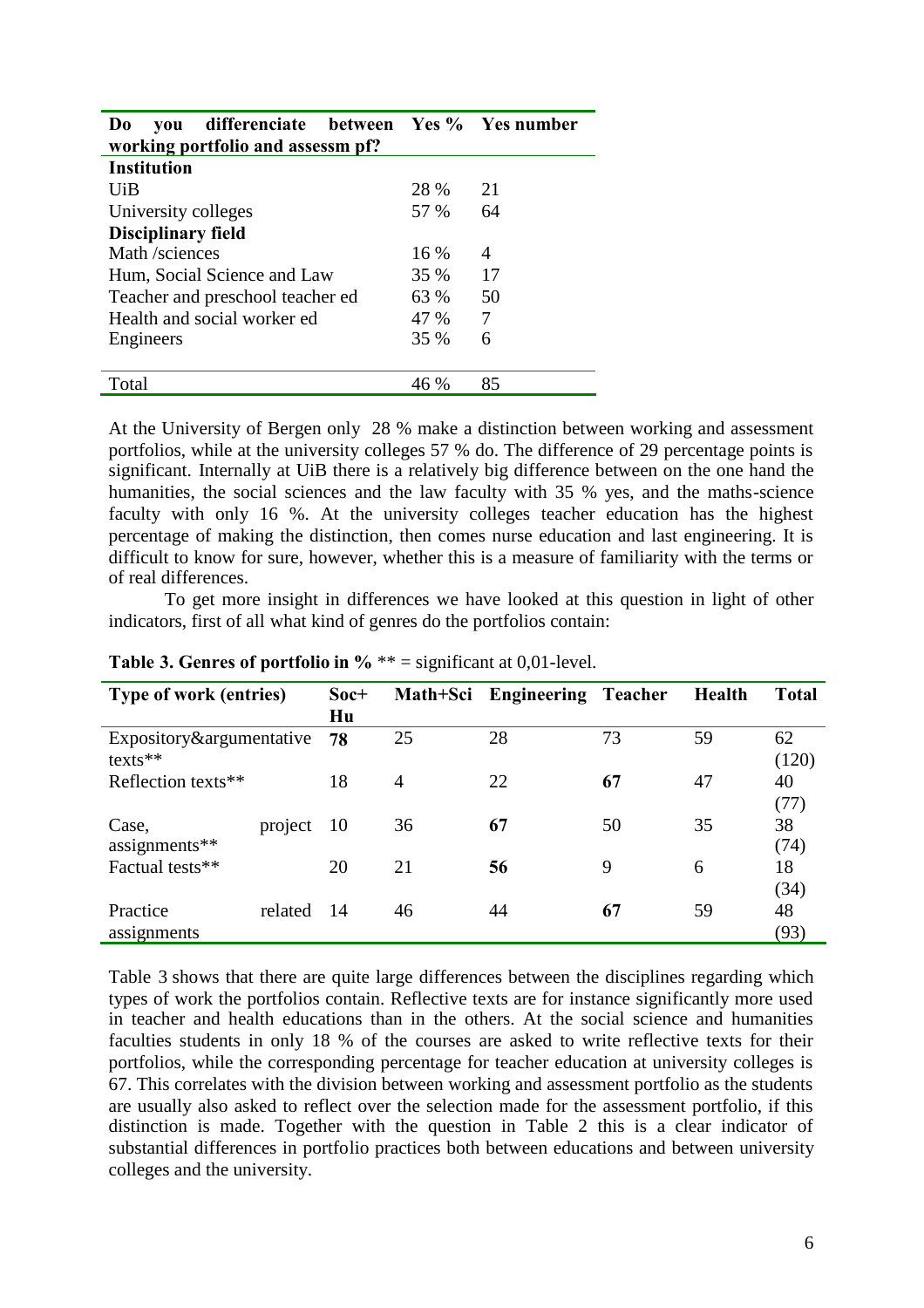#### **Feedback**

Another important aspect of portfolio systems is whether or not students are given feedback and what the feedback practices are like. The results of the question about feedback are unequivocal: 98 % crossed for yes and only 2 % for no. This shows that feedback is a commonality for all courses with portfolio assessment. The picture is more diverse regarding *who* gives feedback and to what extent the comments are made available for others:

| Feedback                            | <b>Soc</b> | Math/sci | Engineer Teacher Health |    |          | <b>Total</b> |
|-------------------------------------|------------|----------|-------------------------|----|----------|--------------|
|                                     | $+Hu$      |          |                         |    |          |              |
| Teacher                             | 90         | 79       | 94                      | 95 | 88       | 91           |
|                                     |            |          |                         |    |          | (176)        |
| Peers**                             | 53         | 11       | 33                      | 48 | 59       | 43 (84)      |
| Others                              | 8          | 18       | 6                       | 6  | $\Omega$ | 8(15)        |
| made<br>Are<br>comments             | - 58       | 30       | 20                      | 40 | 50       | 42 (59)      |
| other<br>available<br>for           |            |          |                         |    |          |              |
| students?                           |            |          |                         |    |          |              |
| students<br>asked<br>to $14$<br>Are |            | 6        | 14                      | 25 | 46       | 21 (29)      |
| document how they have              |            |          |                         |    |          |              |
| used the feedback?                  |            |          |                         |    |          |              |

**Tabell 4. Who gives feedback** \*\* = significant at 0,01-level.

Table 4 shows that in almost all courses the teachers gives feedback during the course. In addition peers give feedback in 43 % of the courses. The question of peer feedback shows significant differences between disciplines, and the tendency is that 'hard' subjects (math, science, and engineering) use peer response less than the 'soft' disciplines. It is also interesting that 42 % of the total set make teacher comments available for other students

| When student feedback is<br>instituted as common<br>practice:    | <b>Soc</b><br>$+Hu$ |          | Math/Sc Engineer | Teacher Health |    | <b>Total</b> |
|------------------------------------------------------------------|---------------------|----------|------------------|----------------|----|--------------|
| Have the students got<br>instruction in how to give<br>feedback? | 24                  | $\Omega$ | 0                | 33             | 56 | 29(24)       |
| Is peer feedback<br>compulsory?                                  | 54                  | 33       | 33               | 50             | 67 | 51 (42)      |
| Are peer comments made<br>available to other students?           | 84                  | 100      | 80               | 78             | 63 | 80(62)       |
| Number of respondents                                            | 26                  | 3        | 6                | 38             | Q  | 84           |

### **Table 5. Students' feedback practices**

From this table we can see that student comments are made available for peers to a much greater extent than teacher comments. About half have indicated that peer feedback is compulsory, but only 29 % have got any instruction in how to give feedback. None of the differences between the disciplines in table 5 are statistically significant in spite of clear percentage differences. The reason is that the two disciplines that differ most from the average in response profile, maths and engineering, only comprise 3 and 6 respondents.

#### **Final assessment**

One of the basic assumptions behind portfolio assessment is that the backwash effect on teaching and learning practices will be positive. It is then important to look at how the final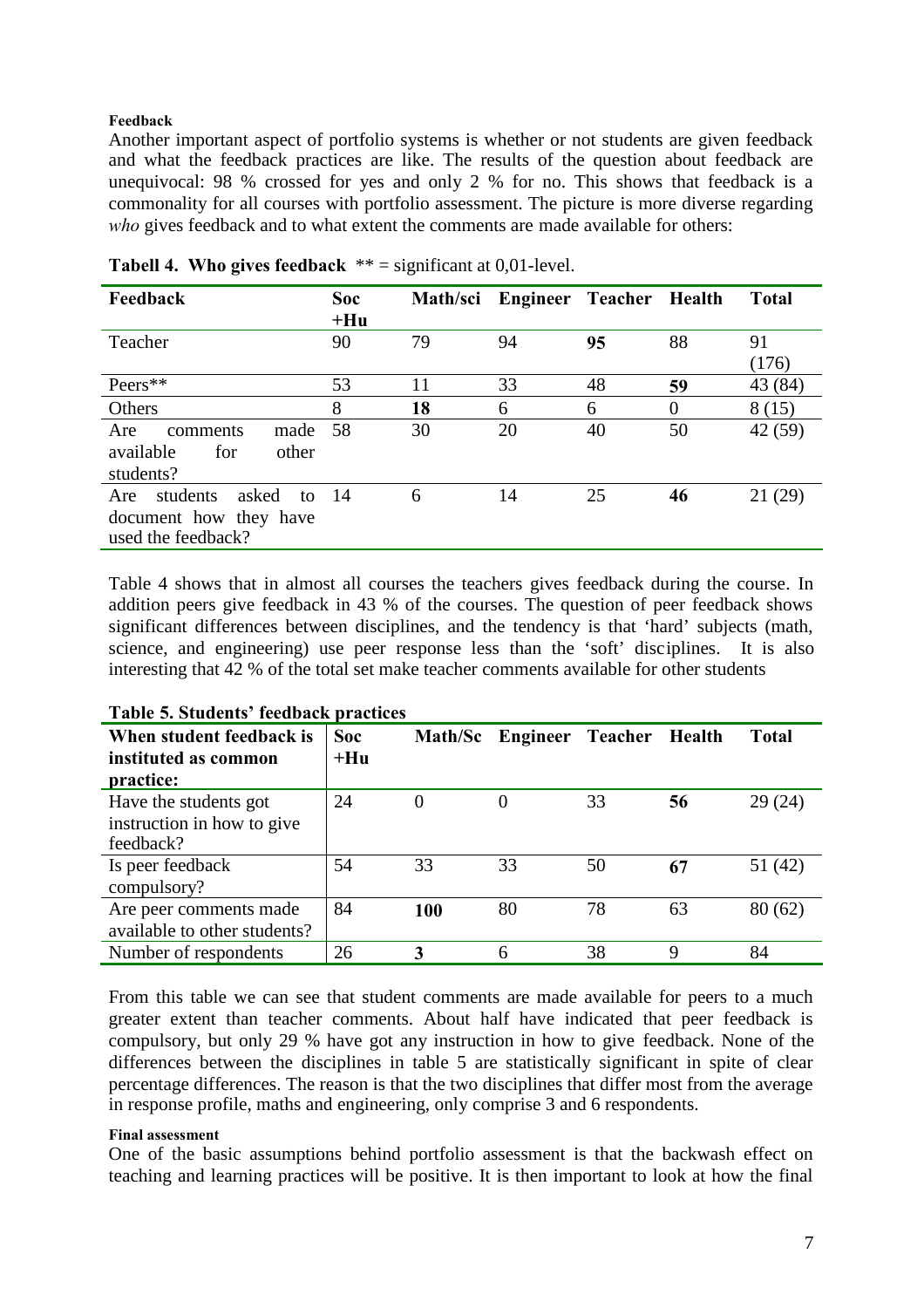assessment of the portfolios and the grading is carried out, and what students are assessed on. We needed to get an overview of how the portfolios were assessed in the different systems.

The survey, however, give few clear answers, beyond the fact that there are very different models. Most of them seem to combine assessment of the portfolios with different types of exams, either based on the portfolios or on the curriculum course texts. Regarding grading, 42 % report holistic assessesment as basis for the grade, while 35 % say that the grade is based on analytic scoring. There are significant differences between disciplines. At the University of Bergen 50 of the informants in the humanities and social sciences report holistic scoring, while only 13 % in math and sciences. At the university colleges engineering rather surprisingly tops the list of those who use holistic scoring. In teacher education and health and social professions 41 % do the same. Further investigation is needed to interpret these findings.

A central topic in the debate about new assessment forms is the transparency of criteria and the involvement of students in the negotiations of them. This survey only provides information about one aspect: the use of written criteria and whether teachers think this is desirable or not. This was one of the areas of difference between disciplines.

|                            |  |  |  | <b>Tabell 6.</b> Are written criteria used for assessing the portfolio? Not answered 9 %.* = |  |
|----------------------------|--|--|--|----------------------------------------------------------------------------------------------|--|
| significant at 0,05-level. |  |  |  |                                                                                              |  |

| Are<br>used?            | written |           |           | criteria Soc+Hu Math+Sc Engineer Teacher Health |           |           | <b>Total</b>            |
|-------------------------|---------|-----------|-----------|-------------------------------------------------|-----------|-----------|-------------------------|
| Yes                     |         | 56        | 35        | 65                                              | 55        | 87        | 56<br>(100)             |
| N <sub>o</sub><br>Total |         | 44<br>100 | 65<br>100 | 35<br>100                                       | 45<br>100 | 13<br>100 | 44 (78)<br>100<br>(178) |

56 % report using written criteria when assessing the portfolio. The significant difference is between Math/science discipline where only 35% use written criteria and health sciences where 87% do so.

#### **Assessors**

An interesting aspect of assessment practices in higher education in Norway relates to the use of external assessors. Before 2002 all formal exams were required to be assessed by one external assessor in addition to at least one internal. Recent changes in the national law regulating higher education give the institution the right to decide whether or not to use external assessors, and there has been a very steep decrease in such use. Regarding portfolios the survey again shows variations between disciplines. Social sciences and the humanities use external assessors in 80% of the cases, compared to only 36% of Math/science disciplines. At the university colleges it is considerably more common to use more than one internal assessor (59 %) than at the university (27 %).

| Do you<br>assessor<br>assessment<br>course? | ın<br>0f | the<br>the |         |         | use external Soc+Hu Math/Sc Engineer Teacher Health |          |         | <b>Total</b> |
|---------------------------------------------|----------|------------|---------|---------|-----------------------------------------------------|----------|---------|--------------|
| Yes                                         |          |            | 80      | 36      | 87                                                  | 60       | 50      | 63           |
| N <sub>o</sub>                              |          |            | 20      | 64      | 13                                                  | 41       | 50      | 38           |
| Total                                       |          |            | 100(46) | 100(28) | 100(15)                                             | 101 (79) | 100(16) | 101          |

**Table 7. Use of external assessor** Not answered: 6 %. \*\* = significant på 0,01-level.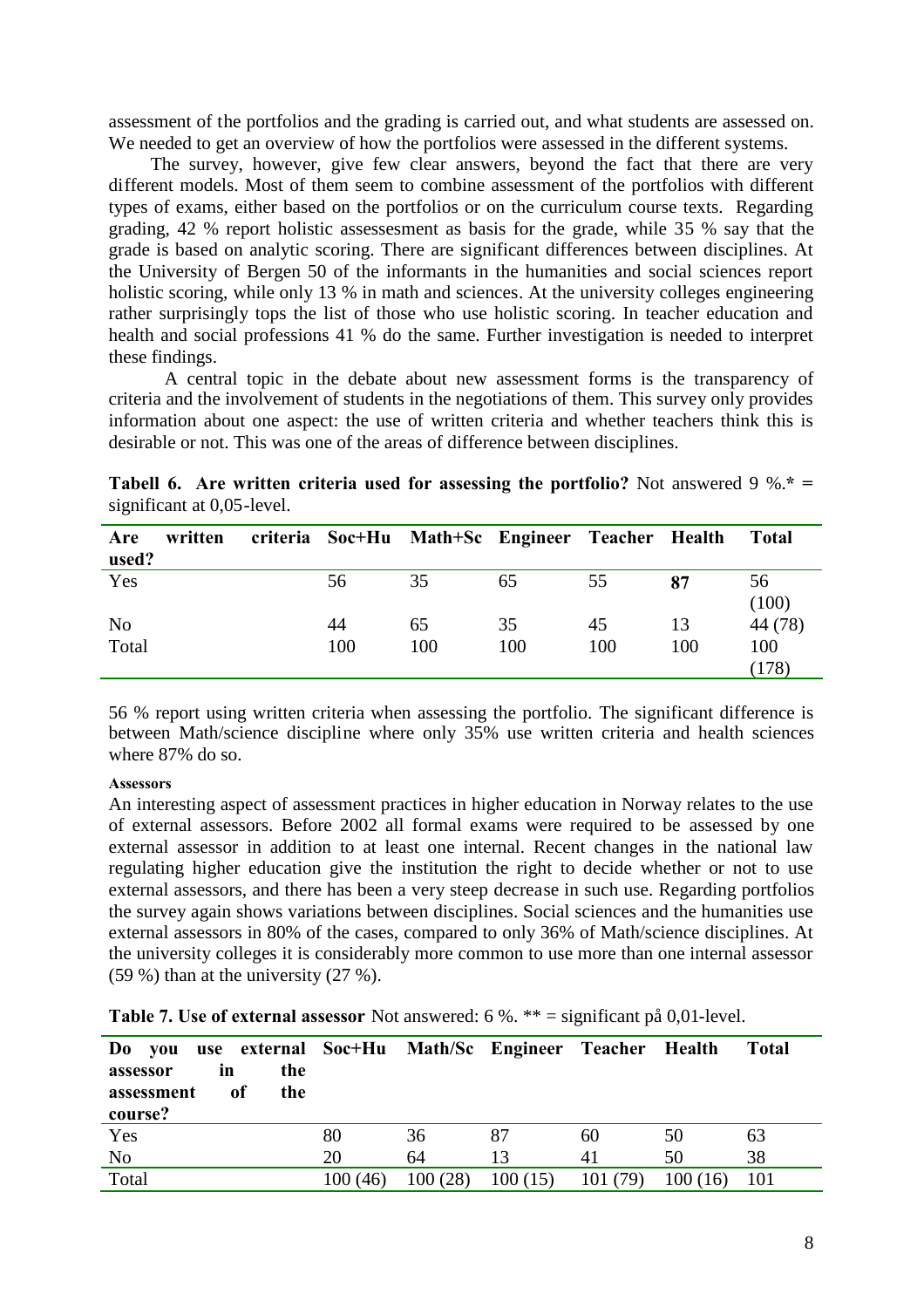A table not shown here shows 13 % of respondents using one internal and no external assessor.

#### **Teacher attitudes towards portfolios as a tool for learning**

We also asked the respondents a number of questions about how they evaluated the effects of introducing portfolio in their course, and we will briefly summarize some findings because in some respect they show the same pattern of variation. The main finding is that most lecturers (50 to 60 %) thought that the introduction of portfolios had positive consequences for student learning and student motivation for learning. The remaining 40 % to 50 % had not observed changes or were not sure. There are only small variations between the members of the different disciplines in their attitudes towards portfolios, even though there is a certain tendency for engineers to be less positive and for lecturers from the health and social workers' courses to be more positive than the mean.

Since workload has been a hot topic in the wake of the Quality Reform, we asked the teachers how they evaluated student learning in relation to their own workload, and 37 % percent agreed, while 41 % disagreed with the statement: "all taken into account portfolio assessment demands too much work of me in relation to students' learning benefit". The most obvious and direct interpretation of this is that portfolio means extra work and many teachers are not sure whether the pay-off in student learning is worth it. But the response can also be interpreted in relation to the fact that higher teaching work load comes at the expense of research, which has higher status in the academic system. There are significant differences in attitudes between the disciplines regarding learning benefits for students when compared with the workload involved for students or teachers. Engineers are here significant more negative and health and social workers more positive. Whether this indicates that portfolios are more suitable in some disciplines than in others or whether the findings mirror differences in views of how much time should be spent on teaching compared to research, these data cannot tell us.

## *Discussion*

We will limit our discussion to three of the many quality issues related to portfolio assessment:

- A general finding in our survey is that portfolio practices are diverse and that a common framework or understanding seems to be lacking. This gives rise to questions of how much variety is possible to sustain for the term 'portfolio assessment' to be meaningful and useful across different institutions and disciplines and whether different disciplines need to define portfolio differently in order to establish what they think is a high quality assessment system.
- The survey shows that feedback is a common element of portfolio practices, involving both teachers and peers. What quality issues are involved in these feedback practices?
- The use of written criteria, on the other hand, is, according to the survey, not common practice in Norwegian portfolio assessment, even though there seems to be agreement in the international portfolio research community about the necessity of explicit criteria and even rubrics. We discuss this issue from the perspectives of teachers, students and governing bodies.

According to E. M. White the major stakeholders in assessment are teachers, students, researchers and assessment theorists, testing firms and governing bodies (White *et al.*, 1996a: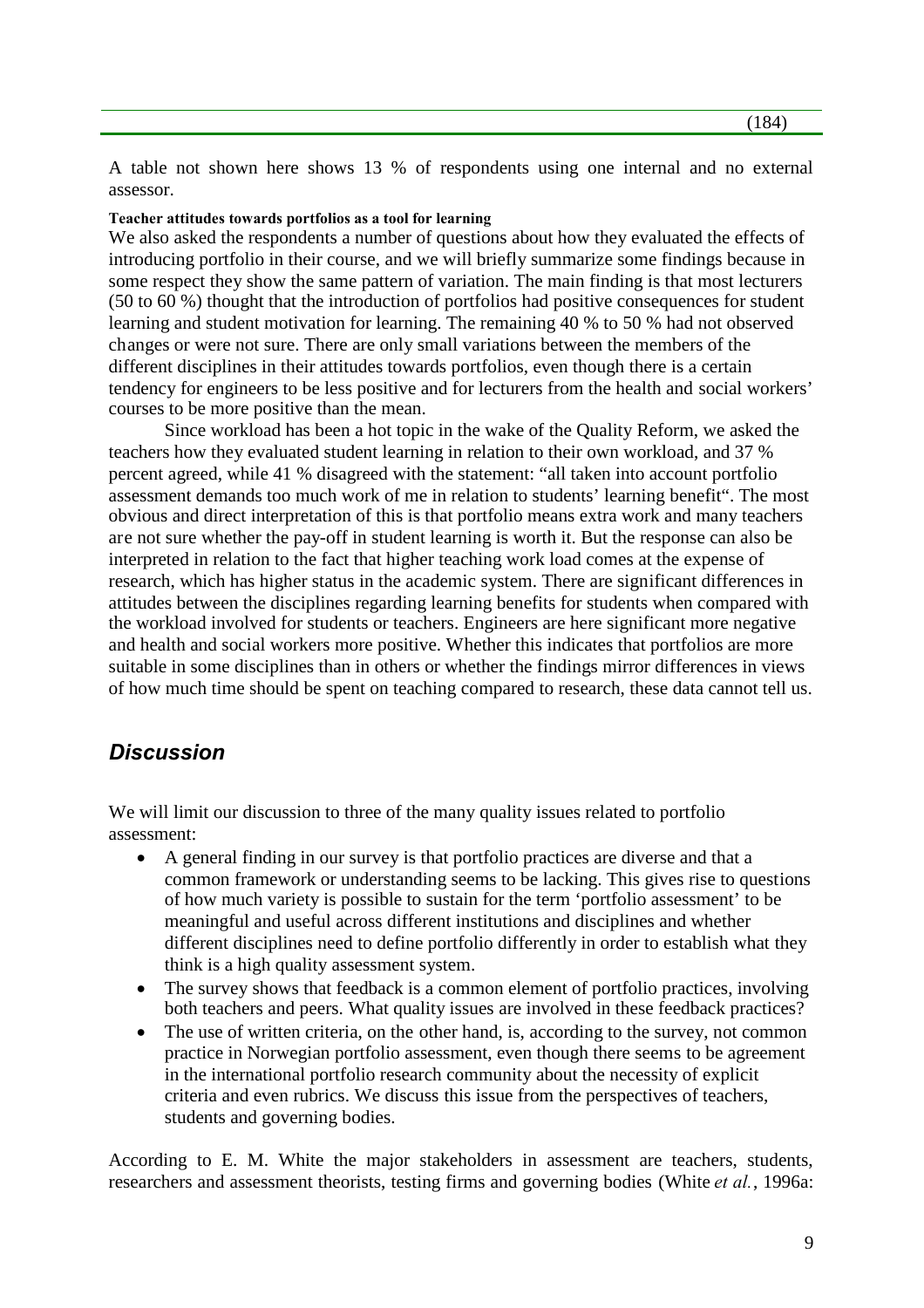pp 11-23). Although White writes specifically about writing assessment, his stakeholder groups are general. In Norway, however, we have never had the testing culture that pervades American education and testing firms are no major players in this field. For our purpose we will limit ourselves to teachers, students and governing bodies and the concerns of each of these stakeholders in relation to the issues listed above.

### **Variations in conceptions and use of portfolios**

In this section of the article the underlying questions are: What concepts of 'assessment portfolio' lie behind the varied practices? Are differences determined by different contexts and goals or do they simply reflect a lack of shared understanding of what portfolios are? Should we endorse normative definitions of 'portfolio' as a basis for quality judgements or accept all or some variations as contextually valid?

### *Summary of survey findings and our interpretations*

Central characteristics associated with portfolios in the international literature are documentation of learning over a period of time, genre variety, student choice, evidence of reflection and self assessment and postponed assessment (Davies & LeMahieu, 2003; Hamp-Lyons & Condon, 2000; Klenowski, 2002; Paulson *et al.*, 1991; Yancey & Weiser, 1997) . Reflection has been particularly high on the list as a defining quality of portfolios (White  $\&$ Ostheimer, 2006; Yancey, 1998). This raises the question of normativity and whether these characteristics are equally valid in all educations and disciplines.

The portfolio practices we see behind our survey findings vary from advanced reflection-based models with flexible feedback-practices to portfolios that consist of facts oriented texts, without reflections and with rudimentary feedback procedures. Our data revealed some systematic differences *between the university colleges and the university*: In the university colleges a higher percentage (than in the university) 1) make a distinction between working and assessment portfolio 2) include reflective texts 3) use holistic assessment or use the portfolio as a basis for an oral exam. This may indicate that the differences in portfolio practices are contextually determined and related to specific differences in the two kinds of educational institutions.

Some differences are clearly a consequence of the time frame for the portfolio. In Teacher and Health Ed in university colleges students can collect texts for their portfolios over extended periods of time and even combine several courses, while the courses at the University of Bergen are stand-alone courses, regulated to max 10-15 ECTS (students are expected to take 3 courses or 60 ECTS per semester). The "collection-reflection-selection" model (Hamp-Lyons & Condon, 2000) which involves a distinction between working and assessment portfolios, makes more sense with a longer time frame. If assignments are substantial and require several revisions, it is common that all of them are included in a course portfolio. The time frame may also affect reflection practices, as development is more visible after a whole year than after a short course. More important, however, is that reflection has been a very central aspect of the training in professional schools for two decades, and therefore portfolio reflective texts fit well into these cultures. Reflection on the theorypractice nexus, for instance, is a central part of the learning process in professional schools, while this is not a prominent feature in most university disciplines.

Our findings also show salient differences between disciplines within the same institution. In the university as well as in the university colleges, 'soft' disciplines have more reflection based and varied portfolio models than the 'hard' disciplines (maths, sciences and engineering). This same tendency goes for peer response, which is less used in hard than in soft disciplines. *Does this indicate that definitions of portfolios need to be deeply situated in*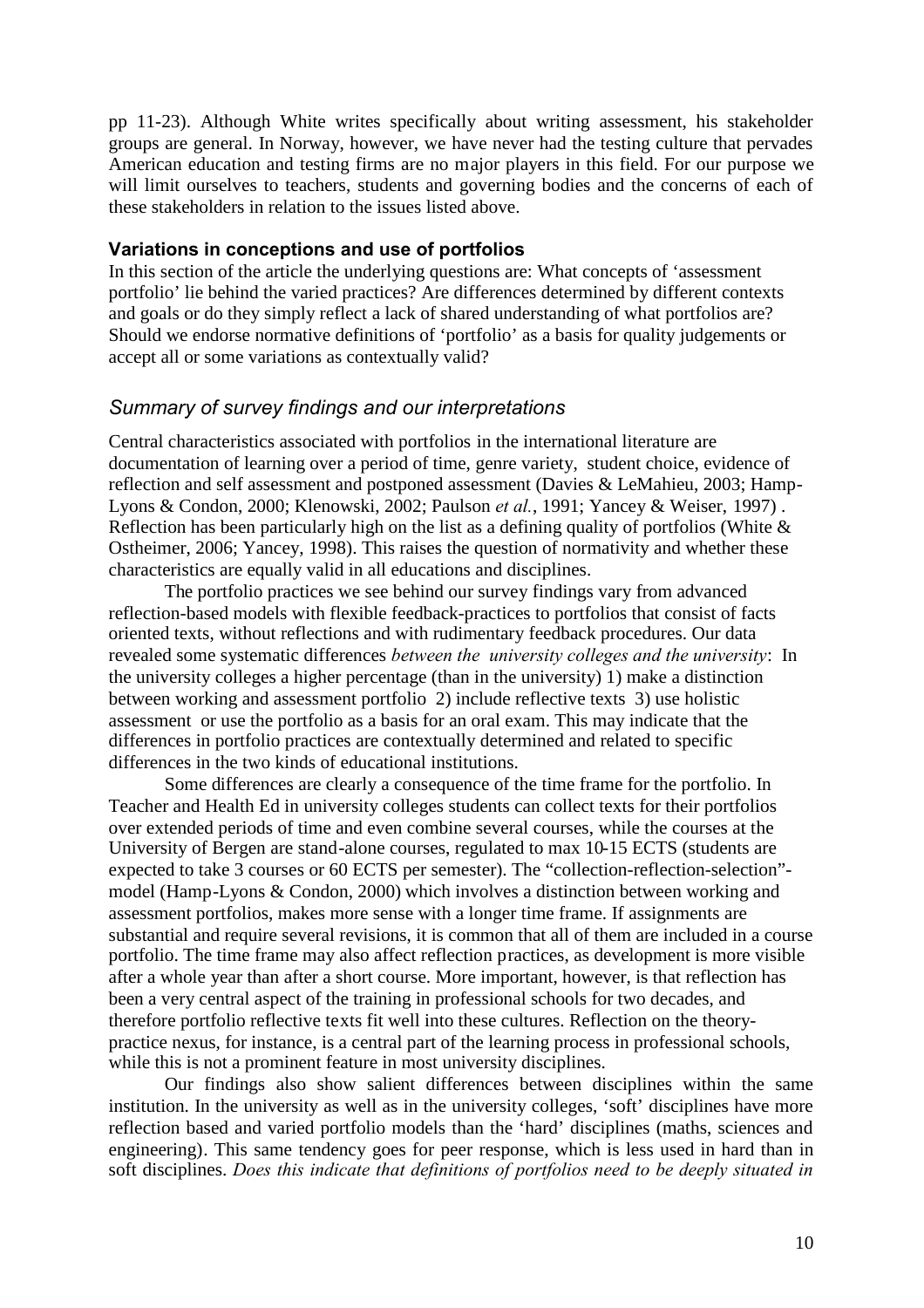*institutional and/or disciplinary contexts and should we therefore abandon normative statements and overarching requirements for what can be called portfolios?* The issue of reflection will serve as an example of what is at stake.

#### **The status and use of reflection and reflective texts in portfolio assessment**

There is general agreement in the literature that reflection is crucial to portfolio assessment and that it needs to be built into the portfolio process. The issue here, however, is *whether reflective texts are a defining element of portfolios*. These usually take the form of a cover letter explaining the rationale for the texts in the portfolio and/or a reflective letter about the student's learning process and trajectory of understanding over a certain period of time (Yancey, 1998) or an argument showing how the goals set for the course or program have been met in the portfolio (White, 2005). While such reflective letters seem to be common practice in teacher and health education in Norway, this is not the case at the university and in engineering. Reflective texts are opposed by many university teachers who feel strongly that assessment should be restricted to content learning, understanding and use of concepts and theories as well as students' mastery of thinking and discourse in the discipline. In a study at the Department of History at the University of Bergen, a department that has used portfolio assessment over many years and where the faculty are strongly committed to this form of assessment it was found that although reflection on course content might be strongly focused as a means of fostering critical thinking, the writing of meta-cognitive reflective texts was dismissed by the informants in this study as an intrusion from what they termed as 'psychologically oriented pedagogues' (Dysthe & Tolo, in press). Teachers had tried out the use of reflective texts but found that students wrote very superficial and formulaic texts in this genre, and they abandoned it as part of the portfolio requirement, because the learning benefit of training students to write such texts was not deemed worth the time it would take.

We may disagree with this standpoint, but in our view it would be counterproductive in a context like this to insist on a normative definition of portfolio where a reflective letter is obligatory. Instead, we think it is important to recognize that making the change from final exams to portfolios is in itself a major step forward. At the same time we think it is important to try to engage university teachers in continuous discussions about different ways of conceptualizing the portfolio, about the need for clear goal statements and also about the role reflective writing may play in each disciplinary context, using research evidence from the respective disciplines (White, 2005: pp 587). Quality issues involved in the assessment of reflective letters is a complicated topic in itself that will not be dealt with here.

#### **What role do disciplinary differences play in portfolio variations?**

In the international research literature disciplinary differences in portfolios have not been much in focus. A large proportion of the literature deals with portfolios in teacher education or writing (i.e. (Dysthe & Engelsen, 2004; Klenowski, 2003; Yancey & Weiser, 1997; Zeichner & Wray, 2001)), and accounts of portfolio use in the disciplines are often focused on program evaluation (i.e. (Shay, 1999; White & Ostheimer, 2006). (Barrett & Carney, 2005) discuss variations in portfolio concepts in the article: "Conflicting paradigms and competing purposes in electronic portfolio development" and distinguish between portfolios for accountability, for learning and for marketing, a distinction that is not particularly useful for our data set. Their conclusion is that differences in view of learning and differences in purpose of the portfolio determine how it is defined. Other researchers have voiced the same (Callahan, 1999; Klenowski & Askew, 2005; Murphy & Underwood, 2000). Our data indicate that different disciplines favour different approaches to portfolio assessment. It seems likely that there is a relationship between how portfolios are conceptualised and what kinds of knowledge that is privileged, typical ways of working and learning and types of assignments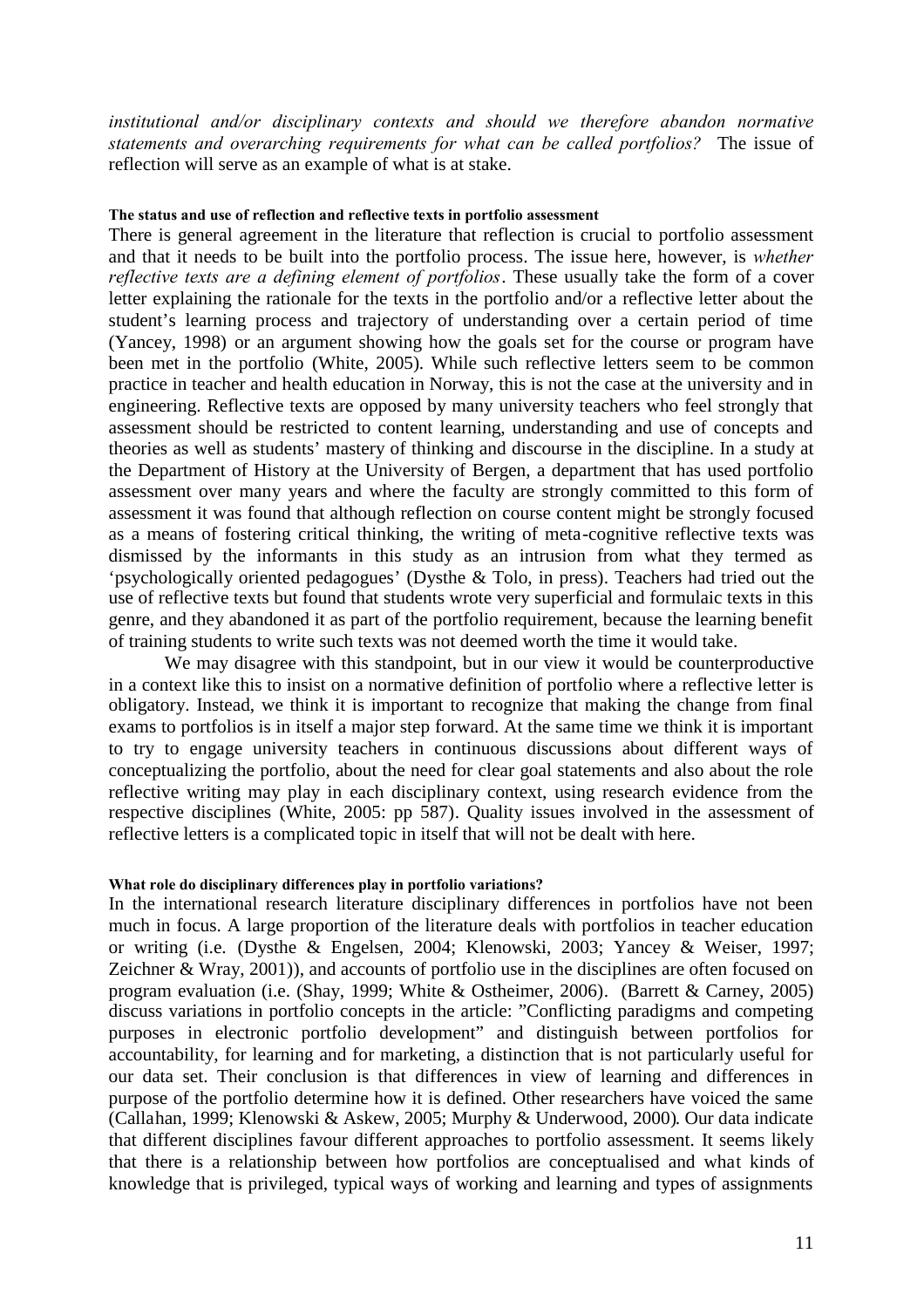used in different disciplines. But it is also possible that teachers with different views of learning within the same discipline will use portfolios in very different ways. Comparative studies of portfolios across disciplines are needed in order to get a deeper understanding of this complex issue. This question is very topical in our country at this moment of time when portfolios are in their first phase. Our research group was asked by a highly placed administrator in the Ministry of Education to tell them in which disciplines portfolios were suited as an assessment tool and where they were not. Critics of portfolio assessment in Norway tend to think that it is a fad in the wake of the Quality Reform that has invaded disciplines where it does not fit, and that it actually represents a threat to quality assessment in all subjects. It would therefore be useful to distinguish what is general and what is discipline specific about portfolio assessment.

The wide variations in our study correspond to findings in a more fine-grained study at the University College of Oslo (Wittek & Havnes, 2005). The varied portfolio conceptions may indicate on the one hand that they are seen as a flexible assessment tool that may be customized to fit all needs. Another interpretation is that 'portfolio' is being used in Norway as a new term for basically old and traditional forms of assessment, maybe out of ignorance, maybe in order to be seen as up-to-date in the reform climate. On this background (Wittek & Havnes, 2005: 45) raises the question: Is it in the interest of stakeholders to continue using portfolio assessment about very different practices?

#### **Stakeholders' views of portfolio variations**

For *students* it may be problematic if the term 'portfolio assessment' is used about very varied practices within the same institution because then they will meet very different expectations from course to course. Familiarity with an assessment form is important for students' feeling of mastering. On the other hand, from a learning point of view, students may benefit from assessment that is customized to each course, and it may be that the main issue is the clarity and the quality of the information given to students.

*Teachers* who want to use portfolios for learning, prefer flexibility, and one of the attractions of portfolios for teachers is that it can be made to fit very different courses and very different styles of teaching. *Administrators and governing bodies*, however, who want to compare courses, would prefer a clear definition of what portfolio practices entail and what an assessment portfolio looks like. Standardizing portfolios seems to them the only sensible way to go. An additional force in this direction in our post Bologna period, is that *European education authorities* are very much concerned with student mobility and therefore comparability of courses within the European higher education sector. This presupposes a more common definition of what is meant by 'portfolio assessment', and preferably also standardization. This is the route taken by the European Common Framework for Language Competence, where standardized descriptions of competency levels are supposed to be accepted throughout Europe.

### *Quality issues regarding feedback*

#### **The importance of teacher and peer response in formative assessment**

From a socio cultural perspective on learning, which emphasizes social interaction and coconstruction of meaning, feedback is a crucial element of portfolio practice. According to our survey almost all informants say that students get feedback on their portfolio assignments: 90% of course leaders say feedback is given in the course, and 40% say they use peer feedback extensively. Consistent findings in international educational research have shown that feedback has positive effect on student learning (Black & William, 1998; G. Gibbs *et al.*, 2003).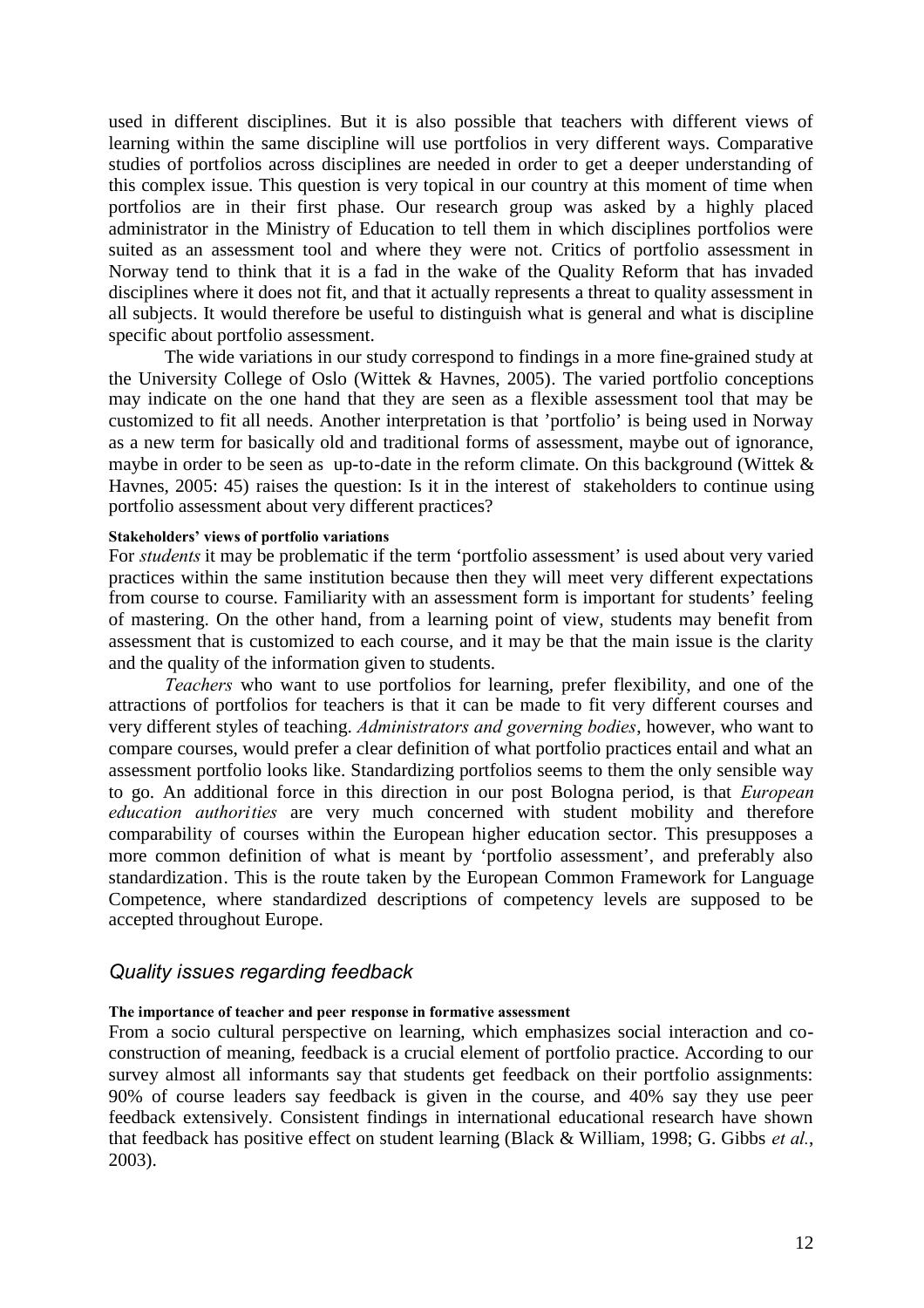The importance of the quality of feedback for *formative* assessment was also underlined in the final report of a very comprehensive study of undergraduate teaching and learning in several disciplines and across several universities in Great Britain.<sup>5</sup> It shows that feedback and supervision were the two issues that concerned students most in their learning environment and where satisfaction was lowest (Hounsell & Entwistle, 2005). Three aspects of good feedback was timing, the use of examples and information about assessment criteria underlying the feedback. Our study does not, however, say anything about the quality of the comments, whether actually use them to improve their work or whether students are expected to show that they have revised. Because so much teacher and student time is invested in feedback, this is an issue that needs further investigation.

As to the quality and the use of *peer response* in connection with portfolios, our survey tells us that peer response is widely used, but that only in 29 % of portfolio assessed courses have students got any kind of instruction or training in how to go about giving feedback. An empirical study of electronic portfolio assessment in history shows that students' value both teacher and peer feedback, but use the comments sparingly in revision (Dysthe & Tolo, in press). Other studies have shown that giving feedback is a new task for students and they are uncertain about how to do it (Wittek, 2003). Empirical studies from other countries have shown that there is an improvement potential in increasing instruction and training (Sluijsmans, 2002; Zhu, 1995).

#### **Open (public) feedback a quality issue?**

An interesting finding from our study is that almost 80 % of student comments were given in fora open for others than the authors of the text. This could either be in response groups meeting face to face or by electronic commenting in group rooms in Virtual Learning Environments. The latter is more and more common, and one of the major changes in higher education pedagogies is the change from private to public feedback, i.e. teacher and/or student feedback is made available for the whole group, not just the individual student. We see this as a quality issue supported by both theory and empirical evidence. From a socio-cultural perspective on learning (Dysthe, 2003a; Säljö, 2001; Vygotsky, 1986) it can be claimed that when students get access to different ways of solving an assignment and different response voices, it may further their ability to self assess. It can be argued that the formative effect of open feedback is more general and that the connection to improvement of student papers is more indirect. Many students also want the authoritative voice of the teacher telling them what to do and what to correct (Dysthe & Breistein, 1999).

We have not seen empirical studies comparing the quality of the comments in open and individual feedback, but the teachers interviewed in our case study of portfolios in history (Dysthe & Tolo, in press) indicate that the quality improved considerably when comments were published electronically and thus accessible for all students and teachers in the course.

Criteria for what constitutes good feedback are both general (across disciplines) and discipline specific (G. Gibbs, 1999; G. Gibbs & Simpson, 2003). Teachers need to ask: What constitutes good feedback *in this discipline, in this course, at this level?* As good feedback is time consuming, it is also necessary to ask: Considering *the resources available in our particular context right now*, how can we increase the professionality and effectivity of feedback? How do we balance collective and individual feedback? Where is a realistic level of ambition for teachers and level of expectation for students? The question of teachers' increased workload as a result of the Quality reform has been given much attention by the universities in Norway, and the needs of different stakeholders have to be balanced (Dysthe *et al.*, 2006).

<sup>&</sup>lt;sup>5</sup> Enhancing Teaching-Learning Environments in Undergraduate Courses (2001-2005)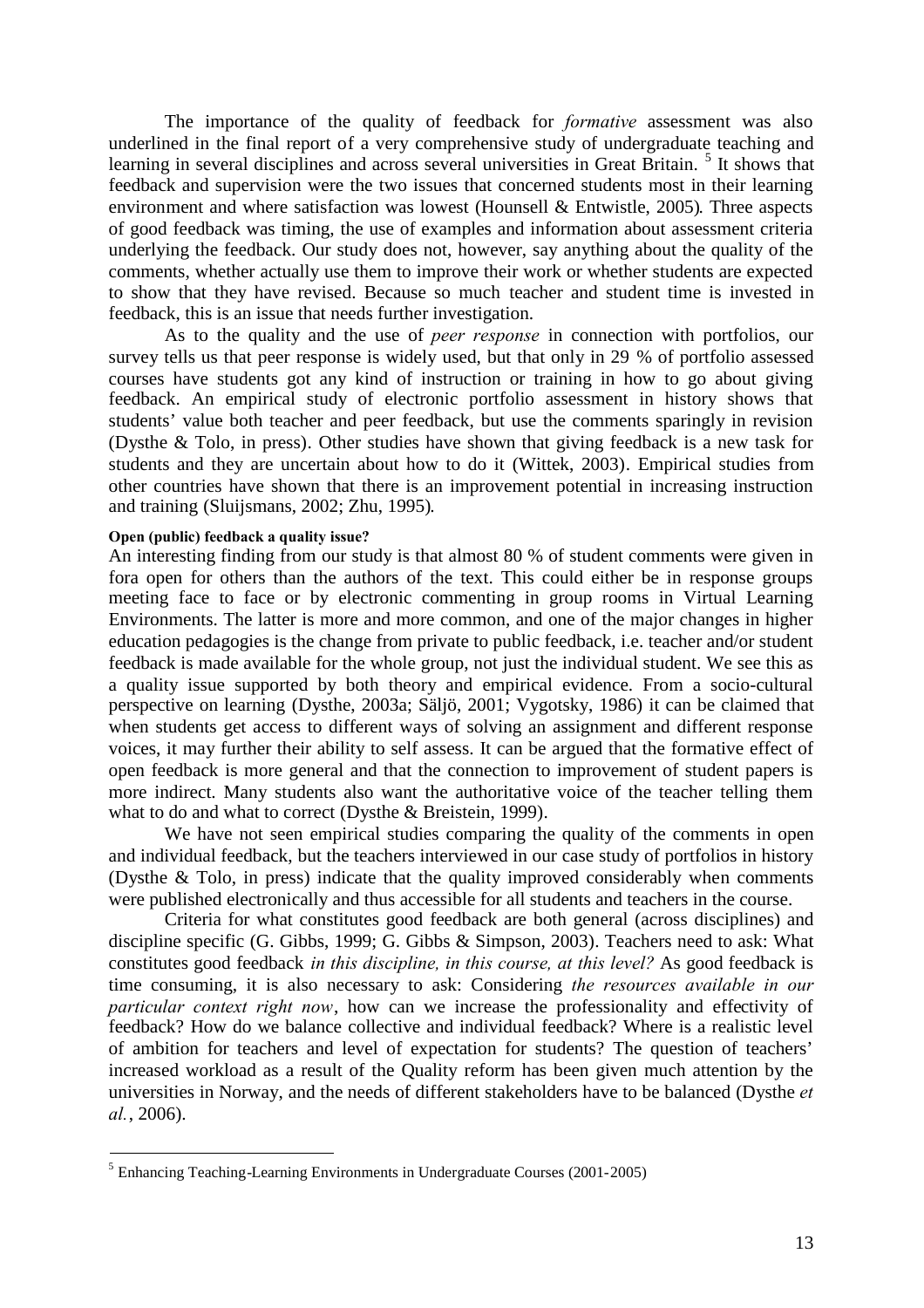#### **Different stakeholders' view of feedback**

While students see good feedback as one of the major quality issues of the portfolio process, and teachers agree in principle but have to consider time constraints, those who use assessment results, view the opportunities for extensive feedback as one of the factors that make portfolios most suspect as assessment instruments. It is summed up in the question: "Whose work is this anyway?" Last year it was even raised to the floor of the British Parliament in an attempt to reduce the weight given to coursework (a version of portfolio assessment used in England for many decades). Keeping the problem of outright plagiarism aside, feedback was seen to contaminate the assessment results. One way of dealing with this dilemma, is to ask students to document the process in the portfolio, including feedback and how they have used it. The problem with this is that increases the workload of assessors if they have to deal with multiple drafts, unless the reflective letter is reintroduced where students explain how they have dealt with major critical comments from teachers and peers.

### *The grading process and the use of explicit assessment criteria*

The grading process of essay exams in Norwegian higher education has traditionally not been formalized and this has made it difficult to change to more reliable methods of scoring student papers even after the Quality Reform (Dahl, 2006). The use of explicit criteria and rubrics is even more necessary when portfolios are being assessed, and it has been defined as an important quality issue (Smith & Tillema, 2006). In our study only 56 % report using explicit, written criteria, and many of the informants did not think that these would be useful (Table not included). This corresponds to our earlier findings as well as international studies (Dysthe & Tolo, in press; Ecclestone, 2001) (add other ref). Teachers argue that tacit criteria developed through years of assessment experience and that explicit criteria may be too rigid and limiting. There is some truth in the last assertion as international literature warns against too instrumental use of criteria and documents the importance of involving students in the development and interpretation of them (Dysthe *et al.*, in press; Elwood & Klenowski, 2002; Rust, 2002; Rust *et al.*, 2003; Sadler, 1983; Woolf, 2004).

Before the Quality Reform the compulsory use of an external assessor (from another institution) for all HE exams (together with the teacher of the course or an internal assessor), was seen as a safeguard for reliable assessment. Dahl (2006) has argued that the lack of shared, explicit criteria and rubrics constituted a major flaw in our assessment system. If so, this is even more the case after the Quality Reform when the use of external assessor is voluntary and it has been abolished to a great extent. In such a context it is alarming that almost half of the teachers do not favour the use of explicit criteria.

Stakeholders' views of this issue usually coincide, but our survey has shown that not all teachers agree. Students generally want to have explicit criteria, both in order to know what is expected of them and as a help when they are asked to give feedback to peers or to self assess (Wittek & Dysthe, 2003), but mature students argue against instrumental use of criteria (Dysthe et al., in press). Assessment experts and portfolio researchers have agreed that the use of explicit criteria and rubrics for assessing portfolios is one of the means of making assessment more reliable (Camp, 1996; Murphy, 2003; White *et al.*, 1996b; White & Ostheimer, 2006; Yancey & Huot, 1997). White's account of writing portfolios is relevant also to portfolio assessment across the disciplines as in our survey:

Assessment of writing by portfolios has gone through several developments since it emerged in the early 1990s. … Portfolios appeared to resolve many of the problems that had become evident with essay testing: the validity problem of using only one or at most two impromptu writing samples, the absence of opportunities for the writer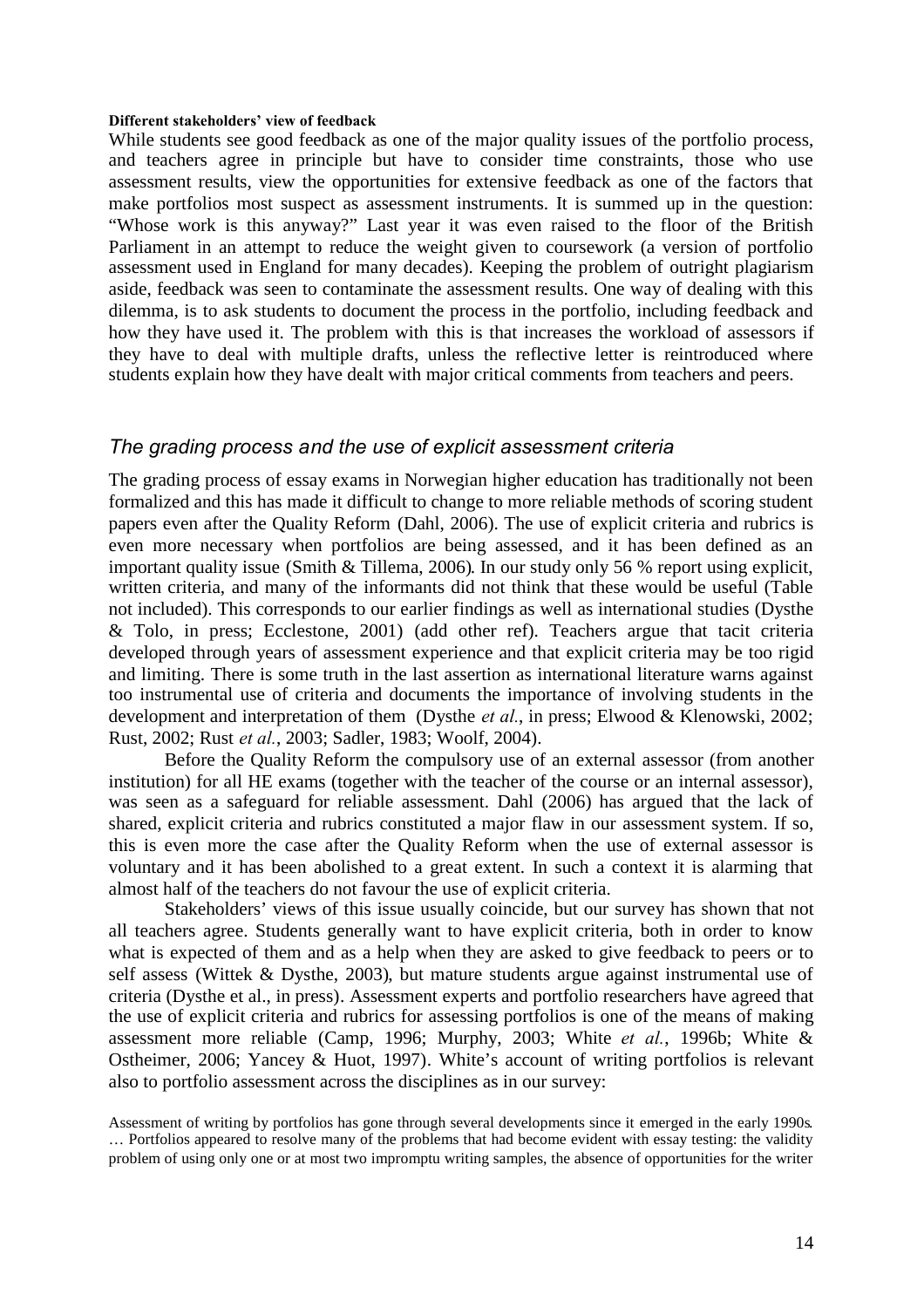to reflect and revise, the lack of context and audience for the writing, inappropriate or banal writing prompts, and so on (White, 2005: pp 582).

White then discusses the problems with scoring portfolios holistically. This system was developed for essay testing by the Educational Testing Service in the 1960s to solve the twin problems of unreliable (inconsistent) scoring and high cost. By ensuring that all readers were trained and used the same set of scoring guidelines (rubrics) and sample papers, "these methods produced quick and reliable essay scoring and swept the country in a remarkably short time" (p. 584). This has become the standard method of portfolio scoring in the United States even though White argues that "many aspects of holistic scoring work against the principles behind portfolio assessment" (p.583). He suggests two ways of dealing with the problems of holistic assessment that have emerged, neither of which is satisfactory: "Either we grade the entire portfolio by averaging evaluations of the different components, more or less intuitively, or we develop a scoring guide listing traits that must appear somewhere (but not everywhere) in the portfolio" (p 586). White's proposal of a "phase 2" assessment that reflects the nature of portfolios, where the reflective letter is at the centre of portfolio scoring, is interesting, but not relevant at the early stage of portfolio development in Norway. He also recognizes that portfolios, which is a collection concept and not an assessment concept, "take many different shapes for many different purposes, and therefore will require many variations for scoring" (pl 583). We think that a reasonable place to start in our context in order to improve the quality of the scoring process, is to develop explicit criteria and scoring guides for each particular course portfolio that reflect the goals of the course.

# *Conclusion*

In this article we have documented findings about the recent introduction of portfolios in higher education in Norway and discussed some of the quality issues regarding variations in portfolio conceptualizations, feedback and scoring practices. Since many of the institutions and disciplines are in a very early stage of developing portfolio assessment, very normative standpoints may be counterproductive and halt further experimentation. Quality issues must be taken seriously, however, and we make the following recommendations to all disciplines using portfolio assessment:

- Discuss to what extent the portfolio concept and practice is a result of disciplinary characteristics and reflect the overarching goals of the study programme. Consider how metacognitive and/or critical reflection on course contents can enhance the quality of the portfolios, and whether a reflective letter is useful or not.
- Discuss criteria for good feedback among faculty and introduce students to crucial elements of good feedback practices and design effective training for them at different levels
- Focus on the development of explicit criteria and scoring guides as a means to higher reliability and more transparency in the grading process.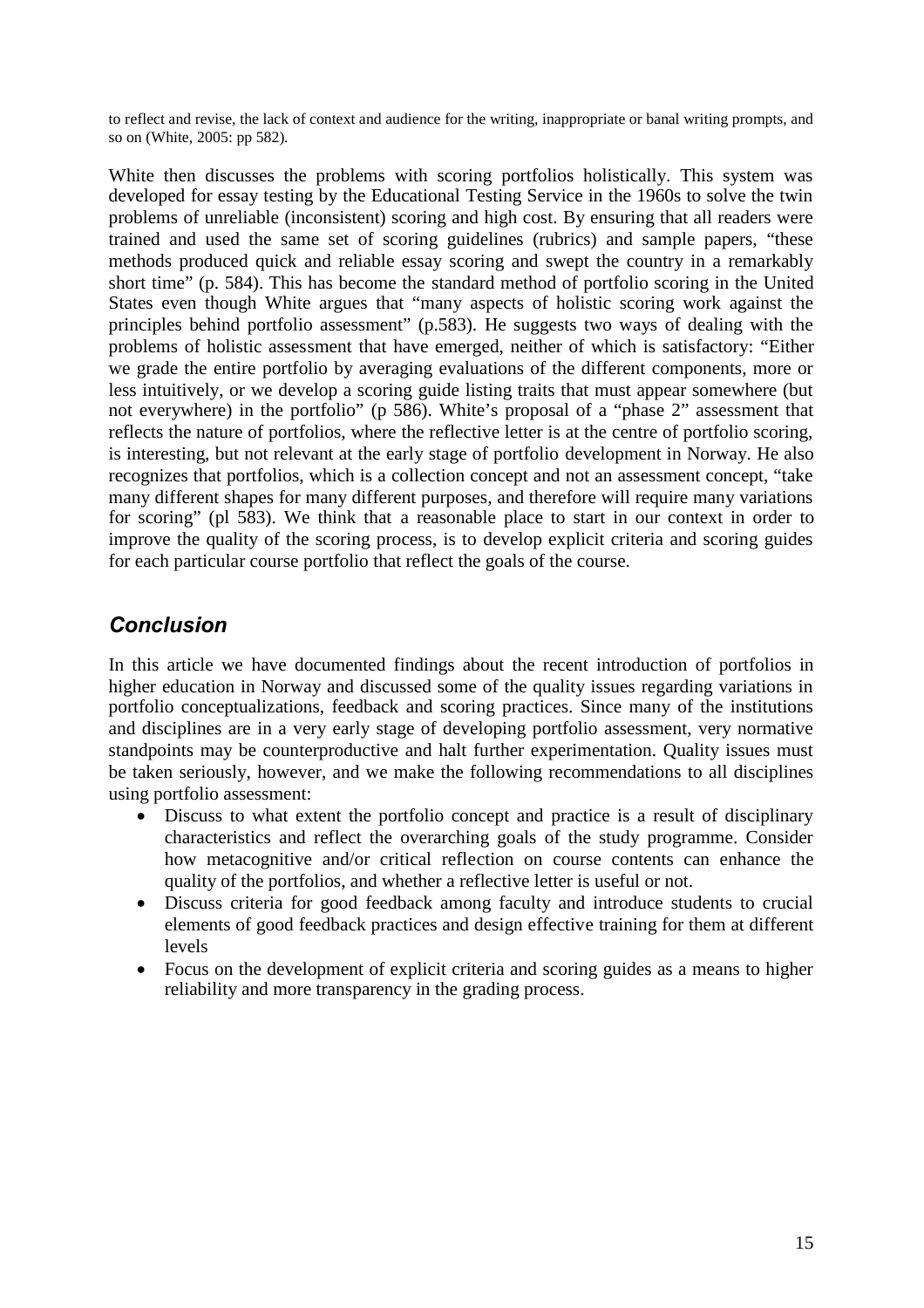## *References:*

- Allern, M. (2005). *Individuell eller kollektiv læringsprosess? mappevurdering i praktisk-pedagogisk utdanning*. [Tromsø]: Det samfunnsvitenskapelige fakultet, Institutt for pedagogikk og lærerutdanning, Universitetet i Tromsø.
- Barrett, H., & Carney, J. (2005). Conflicting Paradigms and Competing Purposes in Electronic Portfolio Development. *Submitted to Educational Assessment, an LEA Journal, for an issue focusing on Assessing Technology Competencies, July 2005.*
- Black, P. J., & William, D. (1998). Assessment and classroom learning. Assessment in Educationa: Principles, Policy and Practice. *5*(1), 7-73.
- Callahan. (1999). All done with the best of intentions: One Kentucky high school after six years of state portfolio tests. *Assessing Writing, 6*(1), 5-40.
- Camp, R. (1996). New views of measurement and new models for writing assessment. In E. M. White, W. D. Lutz & S. Kamusikiri (Red.), *Assessment of writing. Politics, policie, practices* (pp. 135-148). New York: Modern Language Association.
- Dahl, T. (2006). When precedence sets a bad example for reform: conceptions and reliability of a questionable high stakes assessment practice in Norwegian universities. *Assessment in Education: Principles, Policy & Practice, 13*(1), 5-27.
- Davies, A., & LeMahieu, P. (2003). Assessment for learning: Reconsidering Portfolios and research evidence. In M. Segers, F. Dochy & E. Cascallar (Red.), *Optimising New Modes of Assessment: In search of qualities and standards.* Dordrecht/Boston/London: Kluwer Academic Press.
- Dysthe, O. (1996). *Ulike perspektiver på læring og læringsforskning*. Oslo: Cappelen Akademiske Forlag.
- Dysthe, O. (2003a). Teoretiske perspektiver.[Theoretical perspectives.] In O. Dysthe & K. S. Engelsen (Red.), *Mapper som pedagogisk redskap. Perspektiver og erfaringer.* (pp. 37-59). Oslo: Abstrakt forlag.
- Dysthe, O. (2003b). Writing at Norwegian universities in an international perspective: From indirect strategies of strengthening writing to the Quality Reform. In G. Rijlaarsdam, L. Björk, L. Bräuer, L. Rienecker & P. Stray Jorgensen (Red.), *Studies in writing* (Vol. 12: (Teaching Academic Writing in European Higher Education), pp. 151-165). Amsterdam: Kluwer Academic Publishers.
- Dysthe, O. (in press). How a reform affects writing in higher education. *Studies in Higher Education*.
- Dysthe, O., & Breistein, S. (1999). *Fagskriving og rettleiing ved universitetet. Holdninger blant studentar og lærarar ved Institutt for administrasjon og organisasjon* [Writing and supervision at the university. Attitudes among teachers and students at the Institute of Administration and organizational science.]. Bergen: Report no 1 PLF, Universitetet i Bergen.
- Dysthe, O., & Engelsen, K. S. (2004). Portfolios and assessment in teacher education in Norway. A theory based discussion of different models in two sites. *Assessment & Evaluation in Higher Education, 29*(2), 239 - 258.
- Dysthe, O., & Engelsen, K. S. (Red.). (2003a). *Mapper som pedagogisk redskap. Perspektiver og erfaringer* [Portfolio as Pedagogical Tool. Perspectives and Experiences.]. Oslo: Abstrakt forlag.
- Dysthe, O., Engelsen, K. S., Madsen, T., & Wittek, L. (in press). Explicit criteria in portfolio assessment from student perspectives. A theory based discussion. In A. Havnes & L. McDowell (Red.), *Assessment beyond intuition: raising standards of assessment and learning*: Routledge.
- Dysthe, O., Raaheim, A., & Lima, I. (2006). Pedagogiske endringer som følge av Kvalitetsreformen. In S. Michelsen & P. Åmodt (Red.), *Kvalitetsreformen møter virkeligheten. Delrapport 1. [The Quality Reform meets reality. Evaluation report 1.]*. Oslo: Norsk forskningsråd.
- Dysthe, O., & Tolo, A. (in press). Digital portfolios and feedback practices in a traditional university course. In Kaankanranta (Red.).
- Ecclestone, K. (2001). I know a 2:1 when I see it: understanding criteria for degree classification in franchised university programmes. *Journal of Further and Higher Education*, 301-313.
- Elwood, J., & Klenowski, V. (2002). Creating communities of shared practice: the challenges of assessment use in learning and teaching. *Assessment & Evaluation in Higher Education, 27*(3), 244-251.
- Gibbs, C. (1994). *Beyond testing. Towards a theory of educational assessment*. London: Falmer Press.
- Gibbs, G. (1999). Using assessment strategically to change the way students learn. In S. Brown & A. Glaser (Red.), *Assessment matters in higher education: Choosing and using diverse approaches* (pp. 40-53). Buckingham: SRHE & Open UP.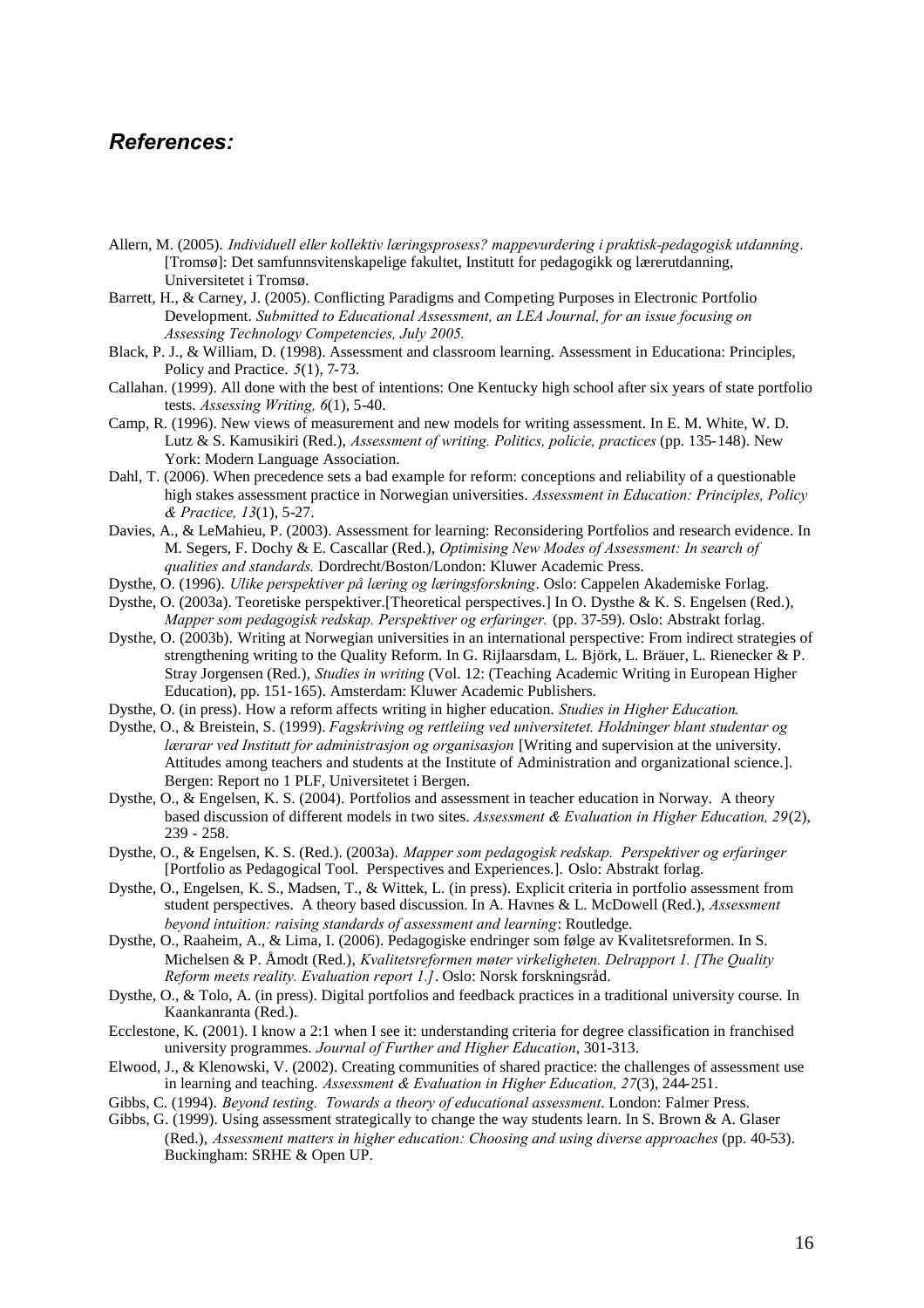- Gibbs, G., & Simpson, C. (2003). *Does your assessment support your students*メ*learning?* [Centre for Higher Education Practice, Open University.
- Gibbs, G., Simpson, C., & Macdonald, R. (2003). *Improving student learning through changing assessment - a conceptual and practical framework.* Paper presentert på EARLI., Padova, Italy Aug 2003.
- Hamp-Lyons, L., & Condon, W. (2000). *Assessing the Portfolio: Principles for Practice, Theory, Research*. Cresskill: Hampton Press.
- Hellevik, O. (1999). *Forskningsmetode i sosiologi og statsvitenskap* [Research methods in Sociology and Political Science.]. Oslo: Universitetsforl.
- Hounsell, D., & Entwistle, N. (2005). *Enhancing teaching-learning environments in undergraduate courses.* Edinburgh: University of Edinburgh.
- Klenowski, V. (2002). *Developing portfolios for learning and assessment. Processes and principles*. London/New York: Routledge/Falmer.
- Klenowski, V. (2003). *Rethinking Assessment in Higher Education.* Paper presentert på 29th. Annual IAEA Conference, 5-10 October, 2003, Manchester.
- Klenowski, V., & Askew, S. (2005). Portfolios for learning, assessment and professional development in higher education. *Assesment and Evaluation in Higher Education, 31*(3), 267-186.
- Michelsen, S., & Åmodt, P. (2006). *Kvalitetsreformen møter virkeligheten. Delrapport 1* [The Quality Reform meets reality. Evaluation report 1.]. Oslo: Norsk forskningsråd.
- Murphy, S. (2003). That was then, this is now: The impact of changing assessment policies on teachers and teaching of writing in California. *Journal of Writing Assessment, 1*(1), 23-45.
- Murphy, S., & Underwood, T. (2000). *Portfolio practices: lessons from schools, districts and states*. Norwood, Mass.: Christopher-Gordon Publishers.
- Paulson, F. L., Paulson, P. R., & Meyer, C. (1991). What makes a portfolio a portfolio? *Educational Leadership, 48*(5), 60-63.
- Rust, C. (2002). How can the research literature practically help to inform the development of departmental assessment strategies and learner-centred assessment practices? *The Institute for Learning and Teaching in Higher Education and SAGE Publications, 3*(2), 145-158.
- Rust, C., Price, M., & O`Donnovan, B. (2003). Improving students` learning by developing their understanding of assessment criteria and processes. *Assessment and Evaluation in Higher Education, 28*(2).
- Sadler, D. R. (1983). Evaluation and the improvement of academic learning. *Journal of Higher Education, 54*(1), 60-79.
- Segers, M., Dochy, F., & Cascallar, E. (2003). *Optimising new modes of assessment: in search of qualities and standards*. Dordrecht/Boston/London: Kluwer Academic Press.

Shay. (1999).

- Shepard, L. A. (2001). The role of classroom assessment in teaching and learning. In V. Richardson (Red.), *Handbook of research on teaching, 4th edition*. Washington, DC: American Educational Research Association.
- Sluijsmans, D. (2002). *Student involvement in assessment. The training of peer assessment skills.* [Alternate Student involvement in assessment. The training of peer assessment skills.] Dr. dissertation, Open University, Netherland.
- Smith, K., & Tillema, H. (2006). Portfolio appraisal: In search for criteria. *Teacher and Teacher Education (Accepted for publication)*.
- Stortingsmelding-27. (2000-2001). *Gjør din plikt - Krev din rett. Kvalitetsreform av høyere utdanning* [Parlamentary proposition 27/(2000-2001).Do your duty-demand your rights. Quality Reform of Higher Education.
- Säljö, R. (2001). *Læring i praksis. Et sosiokulturelt perspektiv*. Oslo: Cappelen Akademiske Forlag.
- Vygotsky, L. S. (1986). *Thought and language* (A. Kozulin, Trans.). Cambridge, Massachusetts: MIT Press.
- White, E. M. (2005). The scoring of writing portfolios: Phase 2. *College compositions and communication, 56*(4), 581-600.
- White, E. M., Lutz, W. D., & Kamusikiri, S. (Red.). (1996). *Assessment of writing. Politics, policie, practices*. New York: Modern Language Association.
- White, E. M., & Ostheimer, M. (2006). Portfolio assessment in an American engineering colleges. *Assessing Writing, 10*, 61-75.
- Wittek, L. (2003). *Læringsarbeid og mappevurdering. En casestudie fra to profesjonsstudier ved det utdanningsvitenskaplige fakultet.* Oslo: Universitetet i Oslo. Det utdanningsvitenskaplige fakultet.
- Wittek, L., & Dysthe, O. (2003). Kvalitetskriterier og vurdering et utviklingsområde innenfor høyere utdanning.[Quality criteria and assessment - an area for development in higher education.] In O. Dysthe & K. S. Engelsen (Red.), *Mapper som pedagogisk redskap. Perspektiver og erfaringer. [Portfolios as pedagocial tools]* (pp. 129-156). Oslo: Abstrakt forlag.